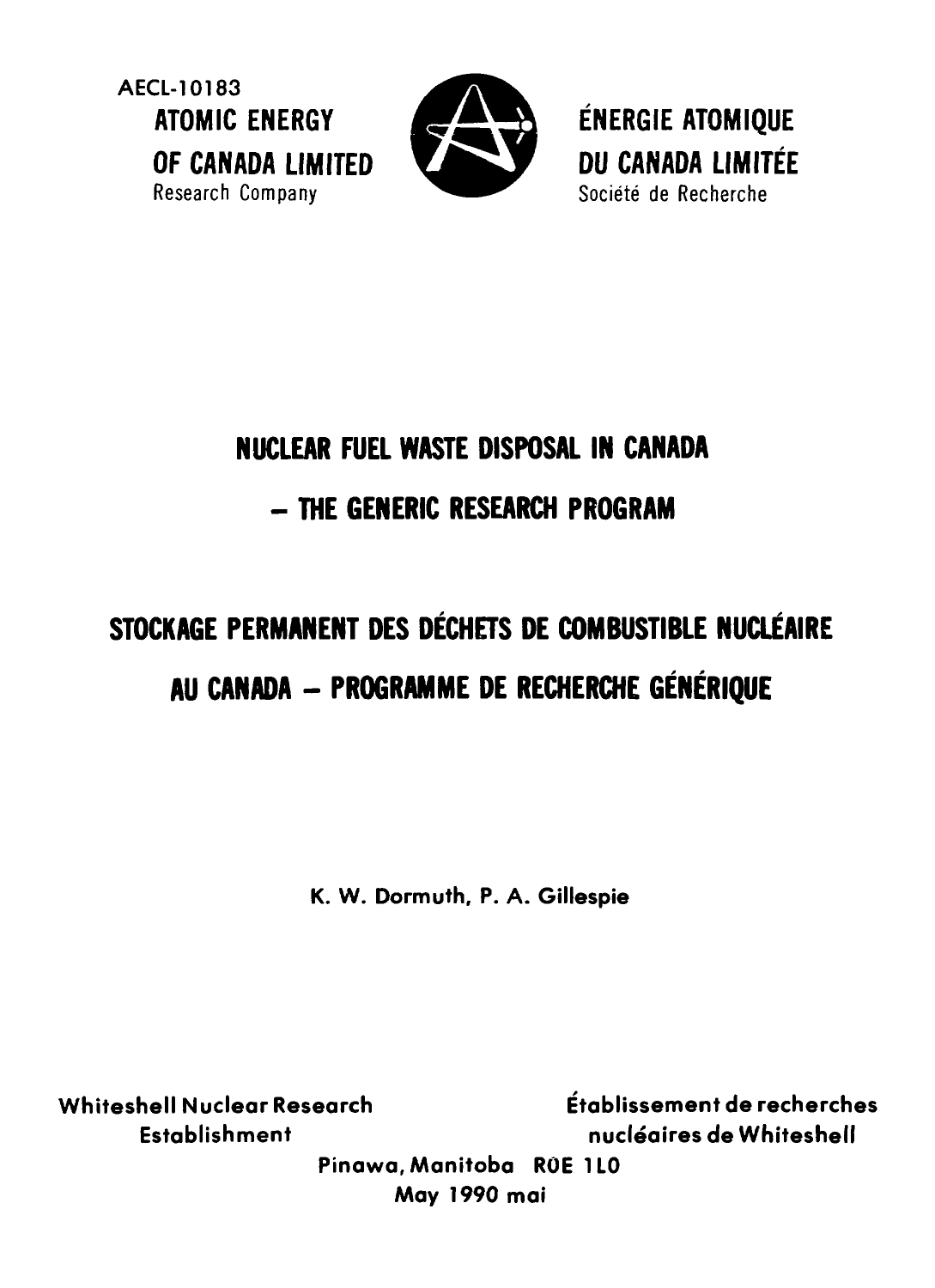Copyright Atomic Energy of Canada Limited, 1990.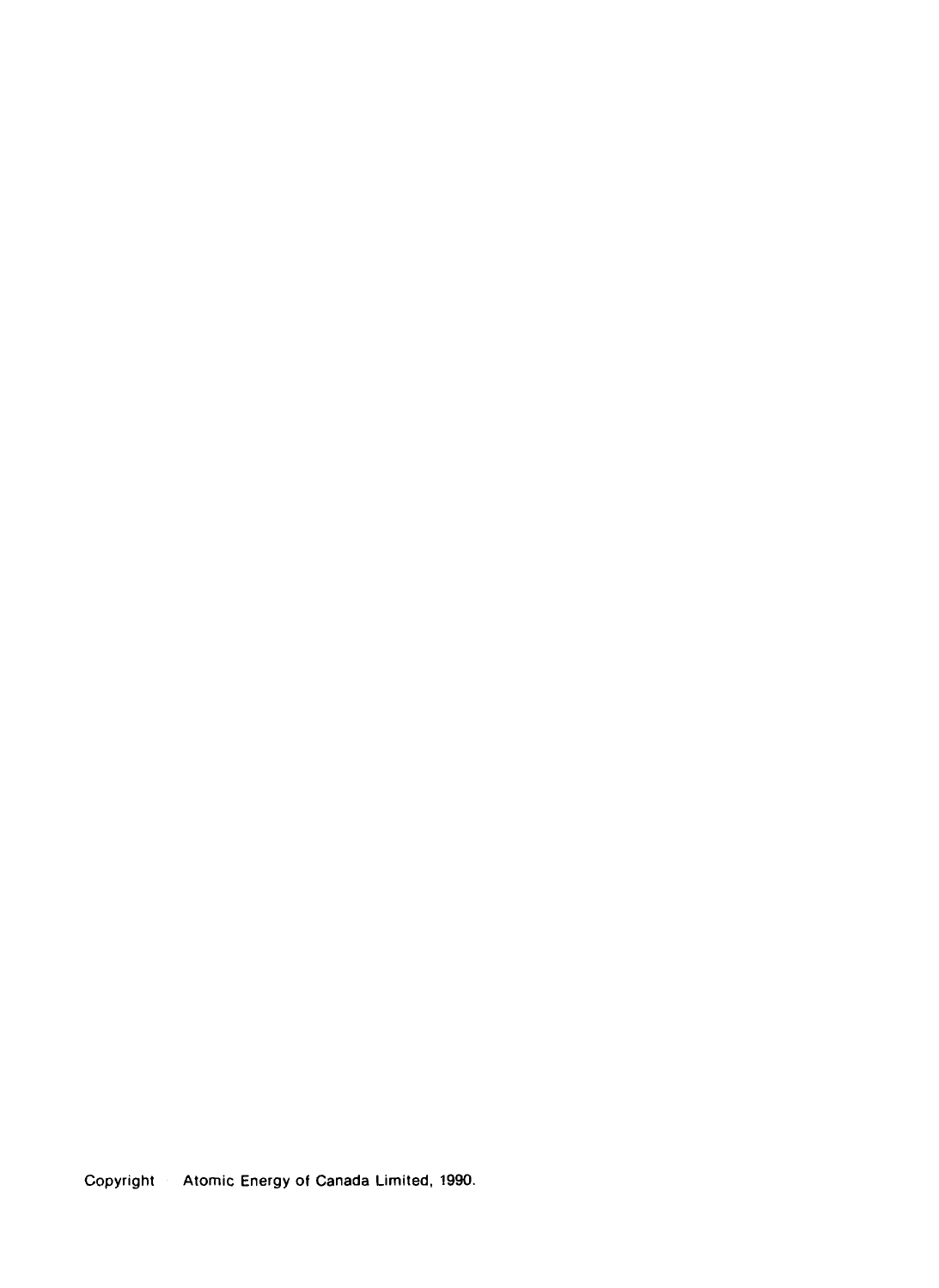**ATOMIC ENERGY OF CANADA LIMITED**

## **NUCLEAR FUEL WASTE DISPOSAL IN CANADA - THE GENERIC RESEARCH PROGRAM**

**by**

**K.W. Dormuth and P.A. Gillespie**

**Whiteshell Nuclear Research Establishment Pinawa, Manitoba R0E1L0 1990**

**AECL-10183**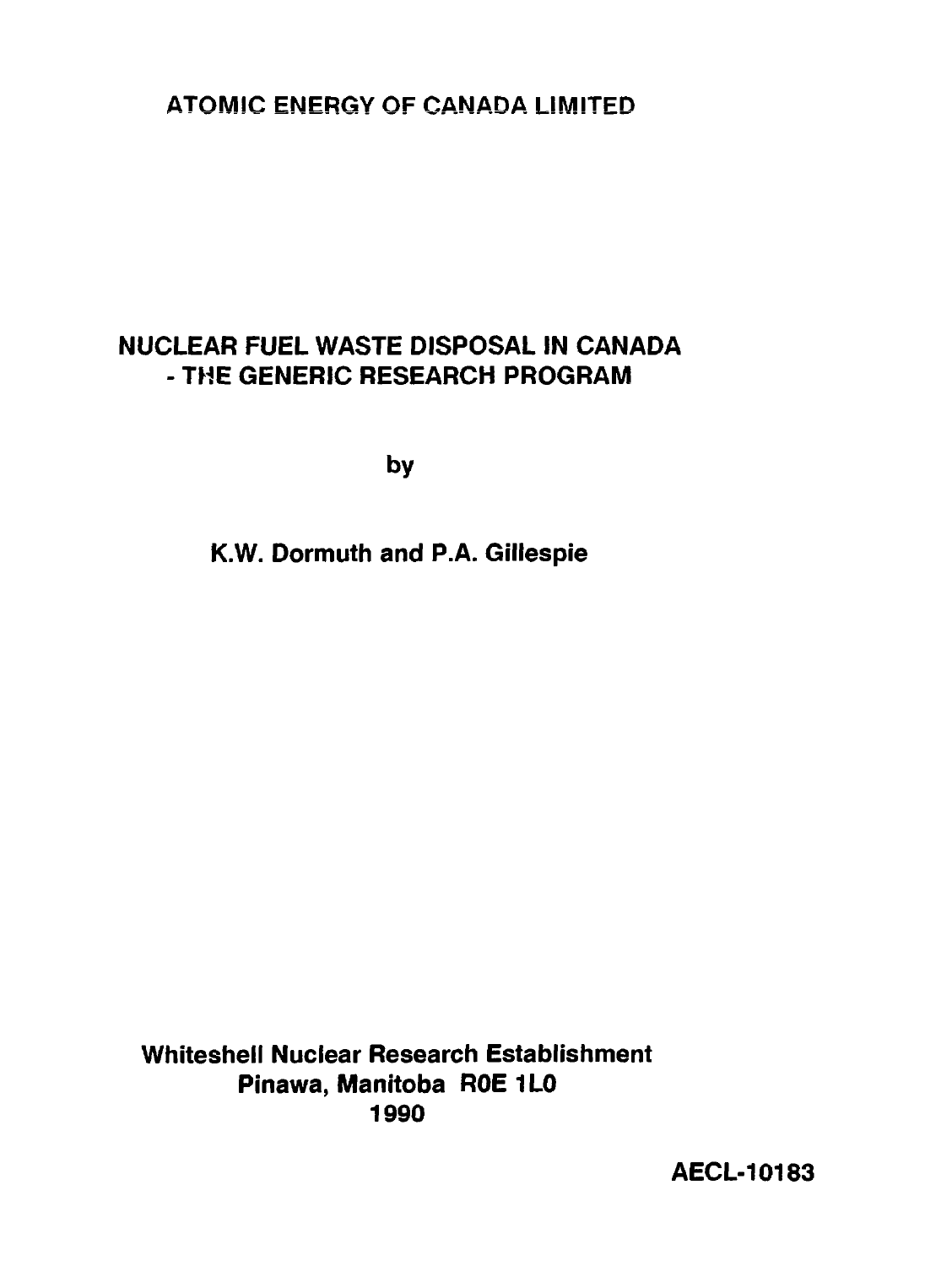### STOCKAGE PERMANENT DES DÉCHETS DE COMBUSTIBLE NUCLÉAIRE AU CANADA - PROGRAMME DE RECHERCHE GÉNÉRIQUE

par

K.W. Dormuth et P.A. Gillespie

#### RESUME

Énergie atomique du Canada limitée (EACL) a élaboré un concept de stockage permanent des déchets de combustible nucléaire canadien et le soumet à l'examen dans le cadre du Processus fédéral d'évaluation et d'examen en matière d'environnement. Au cours de cet examen. EACL montrera que l'enfouissement soigné, contrôlé, dans la roche plutonique du bouclier précambrien canadien à des profondeurs comprises entre 500 et 1 000 m. est une façon sûre et réalisable de stocker de manière permanente les déchets de combustible nucléaire canadien. Le concept a été évalué sans identifier ou évaluer de site particulier. EACL rédige actuellement -»n rapport complet fondé sur plus de dix ans de recherche et développement.

> Énergie atomique du Canada limitée Établissement de recherches nucléaires de Whiteshell Pinawa. Manitoba ROE IL0 1990

> > AECL-I0I83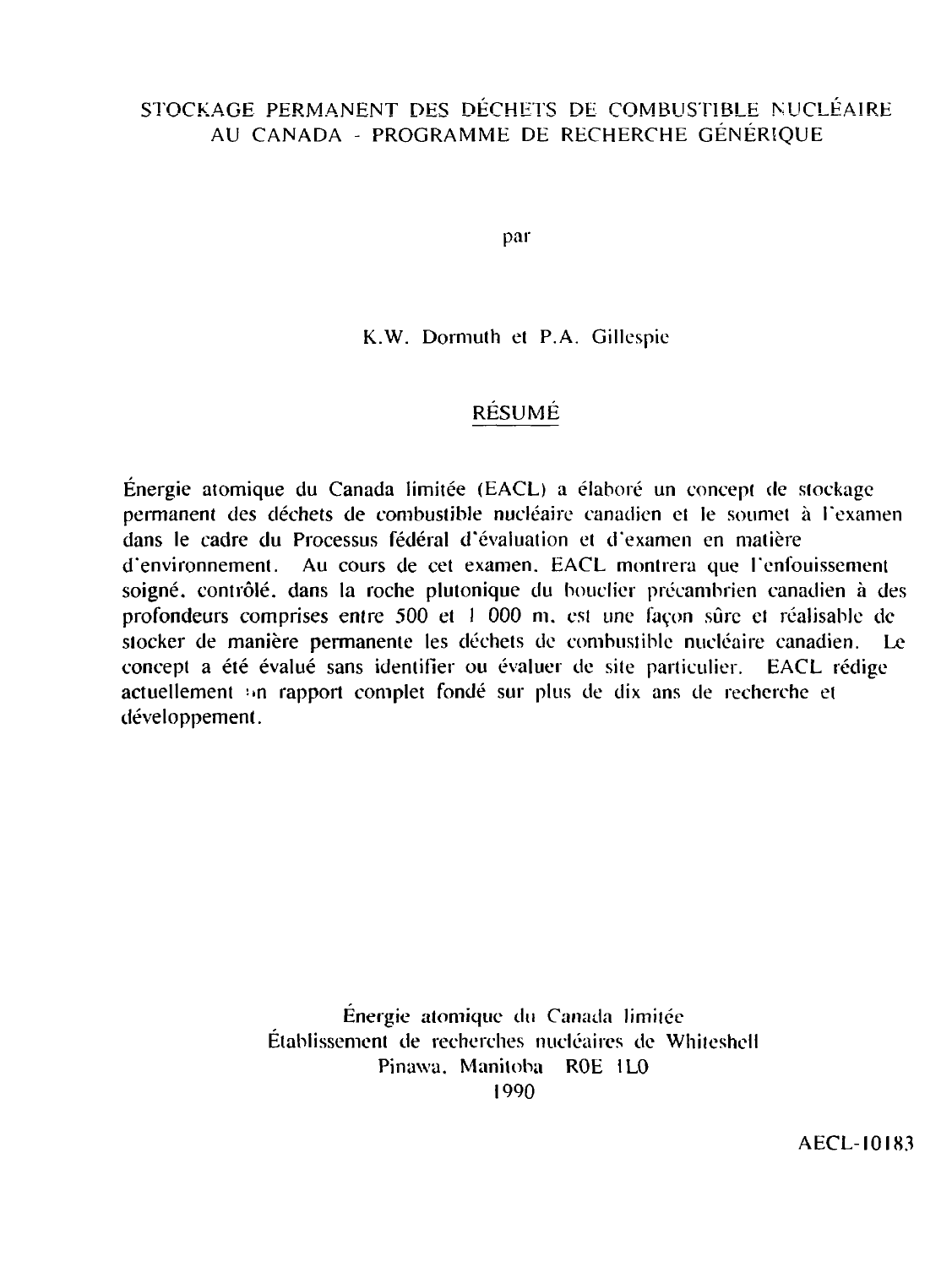#### NUCLEAR FUEL WASTE DISPOSAL IN CANADA - THE GENERIC RESEARCH PROGRAM

by

#### K.W. Dormuth and P.A. Gillespie

#### **ABSTRACT**

Atomic Energy of Canada Limited (AECL) has developed a concept for disposing of Canada's nuclear fuel waste and is submitting it for review under the Federal Environmental Assessment and Review Process. During this review, AECL intends to show that careful, controlled burial 500 to 1000 metres deep in plutonic rock of the Canadian Precambrian Shield is a safe and feasible way to dispose of Canada's nuclear fuel waste. The concept has been assessed without identifying or evaluating any particular site for disposal. AECL is now preparing a comprehensive report based on more than 10 years of research and development.

> Atomic Energy of Canada Limited Whiteshell Nuclear Research Establishment Pinawa, Manitoba ROE 1L0 1990

> > AECL-10183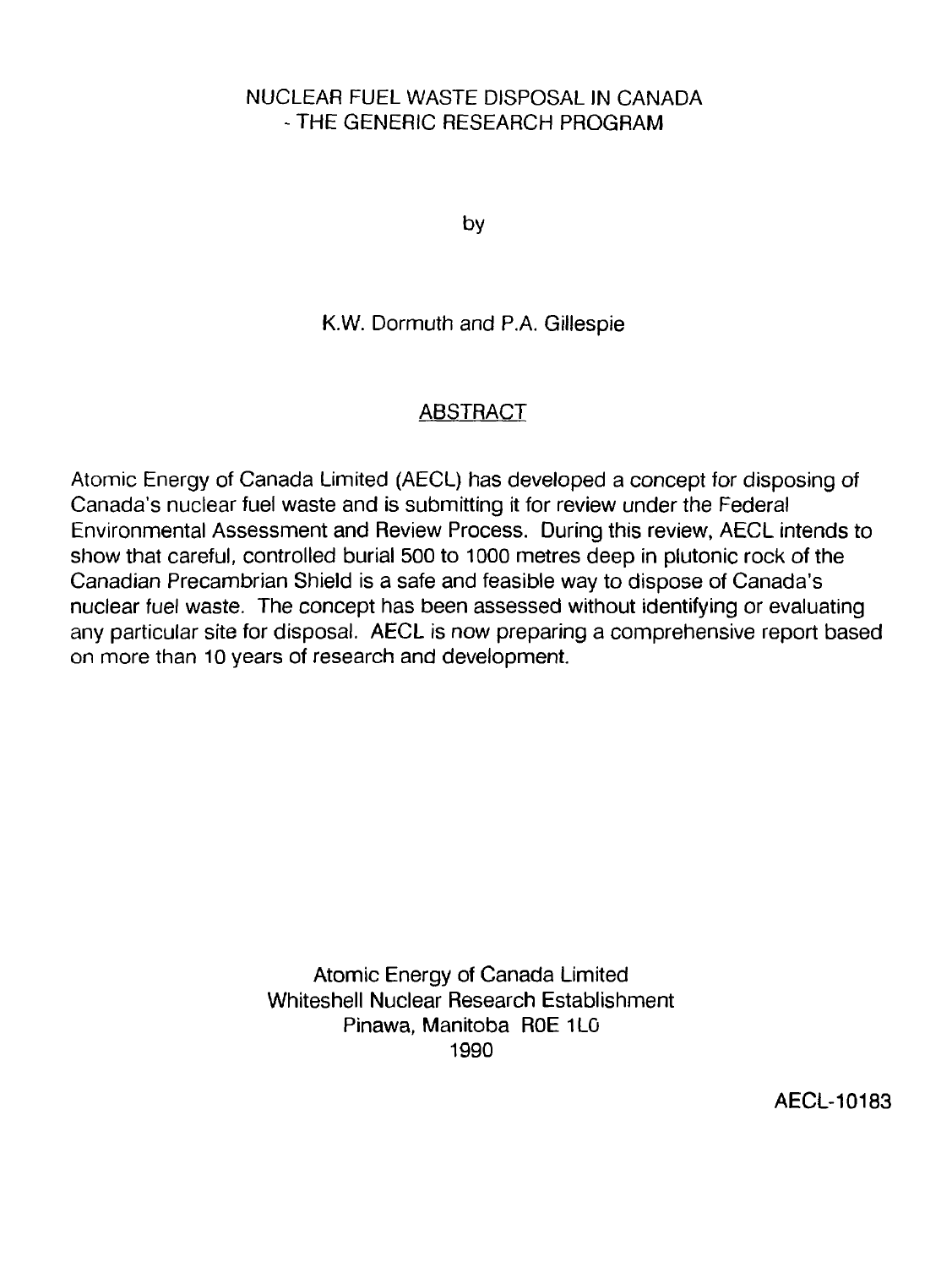## **CONTENTS**

| 6.4 USED-FUEL DISPOSAL CENTRE CONCEPTUAL DESIGN  14<br>6.5 THE PRECLOSURE ENVIRONMENTAL AND SAFETY ASSESSMENT  17<br>6.6 THE POSTCLOSURE ENVIRONMENTAL AND SAFETY ASSESSMENT  19 |  |
|----------------------------------------------------------------------------------------------------------------------------------------------------------------------------------|--|
|                                                                                                                                                                                  |  |
|                                                                                                                                                                                  |  |
|                                                                                                                                                                                  |  |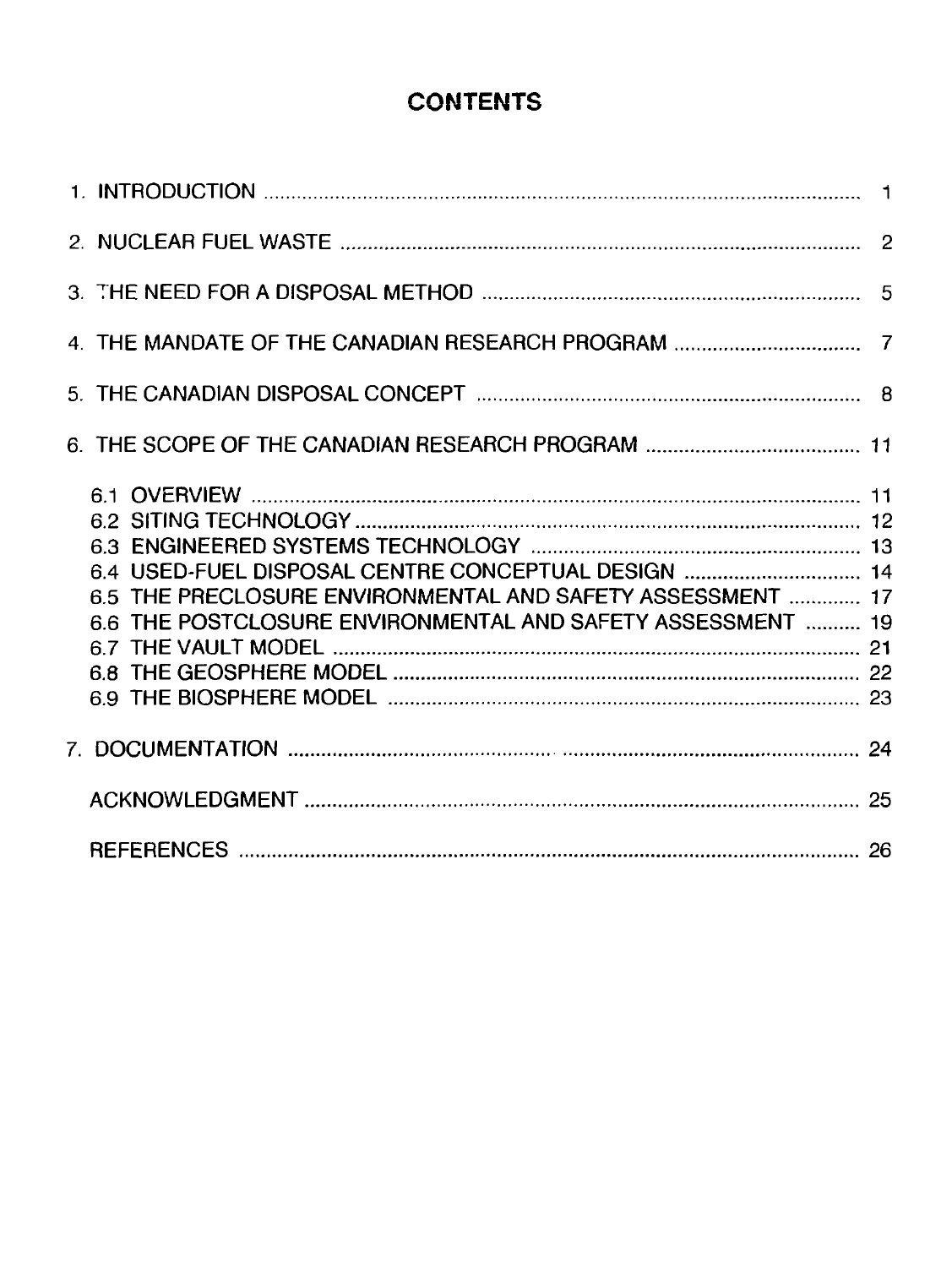## 1, INTRODUCTION

The term "nuclear fuel waste" refers to the highly radioactive waste from the fuel that has been used in a nuclear power reactor. Atomic Energy of Canada Limited (AECL) has developed a concept for disposing of Canada's nuclear fuel waste and is submitting it for review under the Federal Environmental Assessment and Review Process. The concept is to seal the waste in long-lasting containers and bury it 500 to 1000 metres deep in a massive rock body in the Canadian Precambrian Shield.

AECL's objective during the review is to establish that implementing this concept would be a safe and feasible way to dispose of Canada's nuclear fuel waste. The safety and environmental criteria to be used are those established in the regulatory documents of the Atomic Energy Control Board and all other applicable legislation, regulations, and guidelines.

Specifically, AECL intends to show that:

- the technology exists to site, design, construct, and operate a disposal facility that meets the safety and environmental criteria;
- the methodology exists to evaluate the performance of a disposal facility in plutonic rock in terms of the safety and environmental criteria; and
- many potentially suitable sites exist in Canada.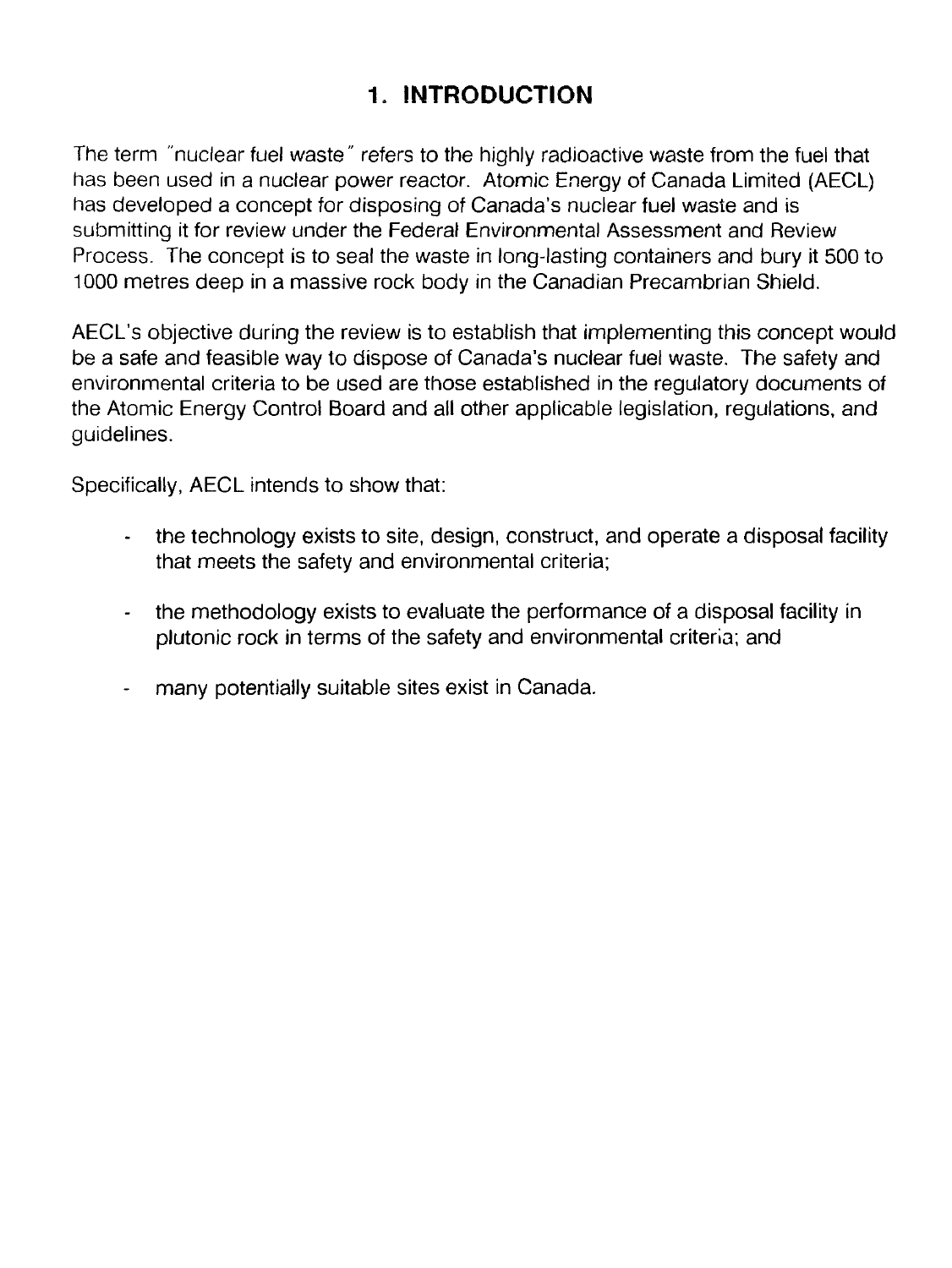## 2. NUCLEAR FUEL WASTE

Canada generates more than 15% of its electricity from nuclear power, with 12.5 million kilowatts installed and 3.6 million kilowatts under construction. Quebec and New Brunswick each have one 0.7-million-kilowatt station; the rest of the generating capacity is in Ontario. The utilities that operate nuclear power stations in Canada are Ontario Hydro, Hydro Quebec, and New Brunswick Electric Power Commission.



Nuclear power stations in Canada

All the nuclear-generated electric power in Canada is produced by CANDU<sup>1</sup> reactors. The fuel consists of uranium dioxide pellets, which are stacked and sealed inside metal tubes. As many as 37 of these tubes are welded together to make a fuel bundle. One 25-kilogram bundle can produce as much electricity as 400 tonnes of coal.



Tom Bochsler and Cameco

Inspection of fuel bundles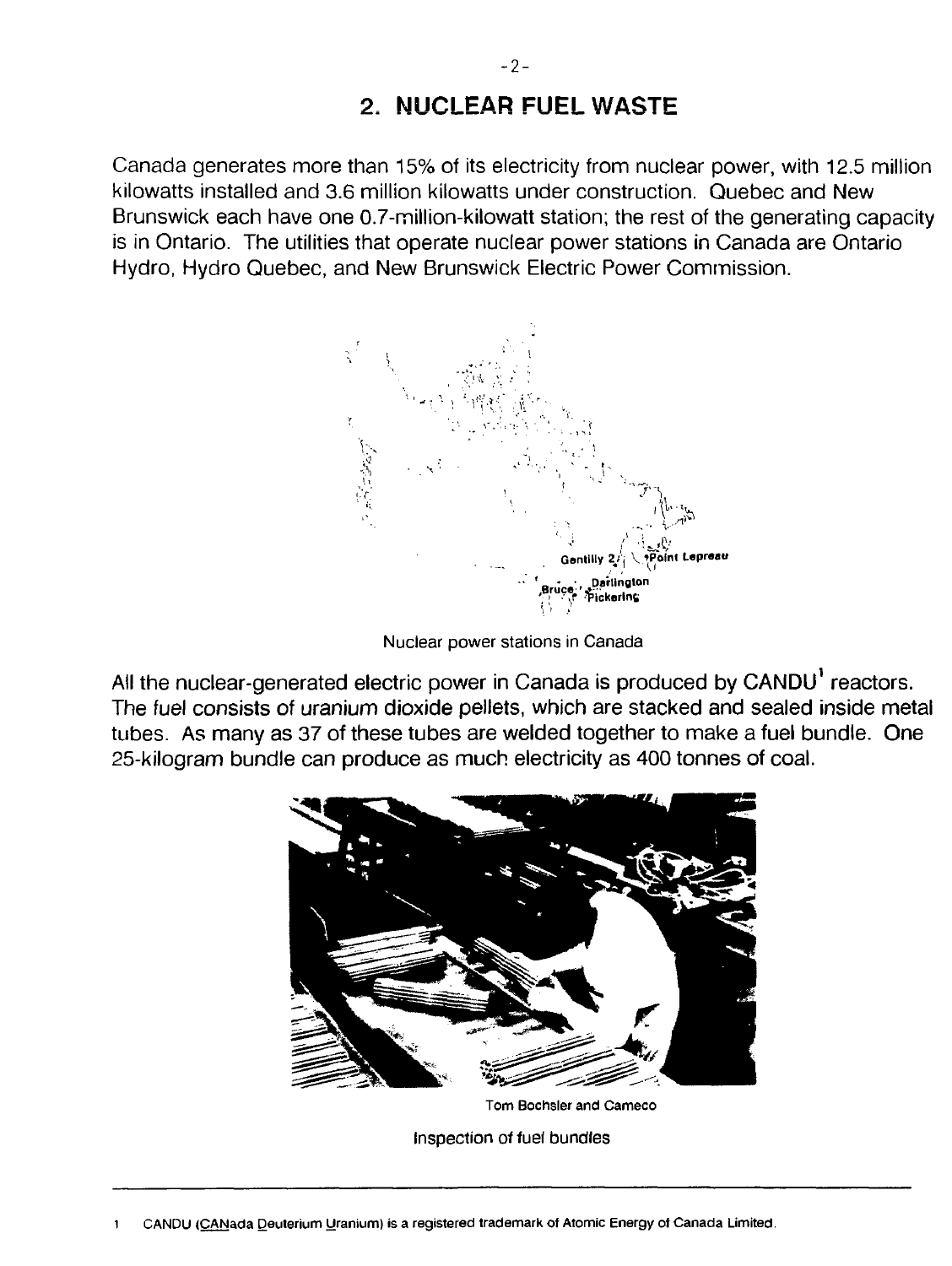Inside the reactor, nuclear reactions within the fuel produce heat, which is used to drive steam turbines to produce electricity. The nuclear reactions create new atoms wiinin the fuel, most of which are unstable and change spontaneously into different atoms. This spontaneous change is known as "radioactive decay."

An atomic species<sup>2</sup> produced by radioactive decay is either stable or unstable. If it is stable, it will not change spontaneously, if it is unstable, it will decay to another species, which may also be unstable, and so on. Eventually, however, a stable species will result.

Radioactive decay is always accompanied by the release of energy in the form of radiation. Radiation can damage tissue, and such damage can lead to serious health effects in humans. The potential for damage depends on the intensity and type of radiation, and on the duration of exposure. The three main types of radiation released by radioactive decay in nuclear fuel waste are known as alpha, beta, and gamma radiation.

Alpha radiation $3$  does not travel very far through tissue. It can scarcely penetrate the dead outer layer of human skin, so it does not pose an external hazard. In internal, living tissue, however, it can do a lot of damage, because all the energy is absorbed by a single cell or a small group of cells. Thus a substance emitting alpha radiation can pose an internal hazard if it is swallowed or inhaled.

Beta radiation $^4$  can penetrate one or two centimetres of tissue, but can be stopped by aluminum foil. Thus beta radiation poses an external hazard only to superficial tissue; it is more hazardous when the source is internal to an organism.

Gamma radiation<sup>5</sup> can pass through the human body, so it poses both an internal and external hazard. People can be shielded from sources of gamma radiation by various materials: several millimetres to many centimetres of lead, or greater thicknesses of water or concrete, for example.

In a large group of atoms of a particular radioactive species, 1/2 of them will decay in a certain amount of time, called the "half-life" of the species. Thus, if we start with a large number of atoms of a particular species, after one half-life, 1/2 of them will be left; after another half-life, 1/4 of them will be left; after another half-life, 1/8 of them will be left;

These atomic species ditter from one another in **the** number o1 protons, the number of neutrons, and the energy content in the  $\mathcal{L}$ atomic nucleus A particular species is called a muclide An unstable nuclide is called a "radionuclide" Many rachonuclides occur naturally, others would be very rare or nonexistent on earth if they were not artificially produced (in nuclear reactors, for example)

j Alpha radiation results from alpha decay: the nucleus emits an alpha particle, which consists of two protons and two neutrons

<sup>4</sup> Beta radiation results from beta decay: the nucleus emits an electron or a positron (positively charged "electron").

<sup>5</sup> Gamma ladiation results fioni gamma decay: the nucleus emits a photon (gamma ray), which carries energy but no charge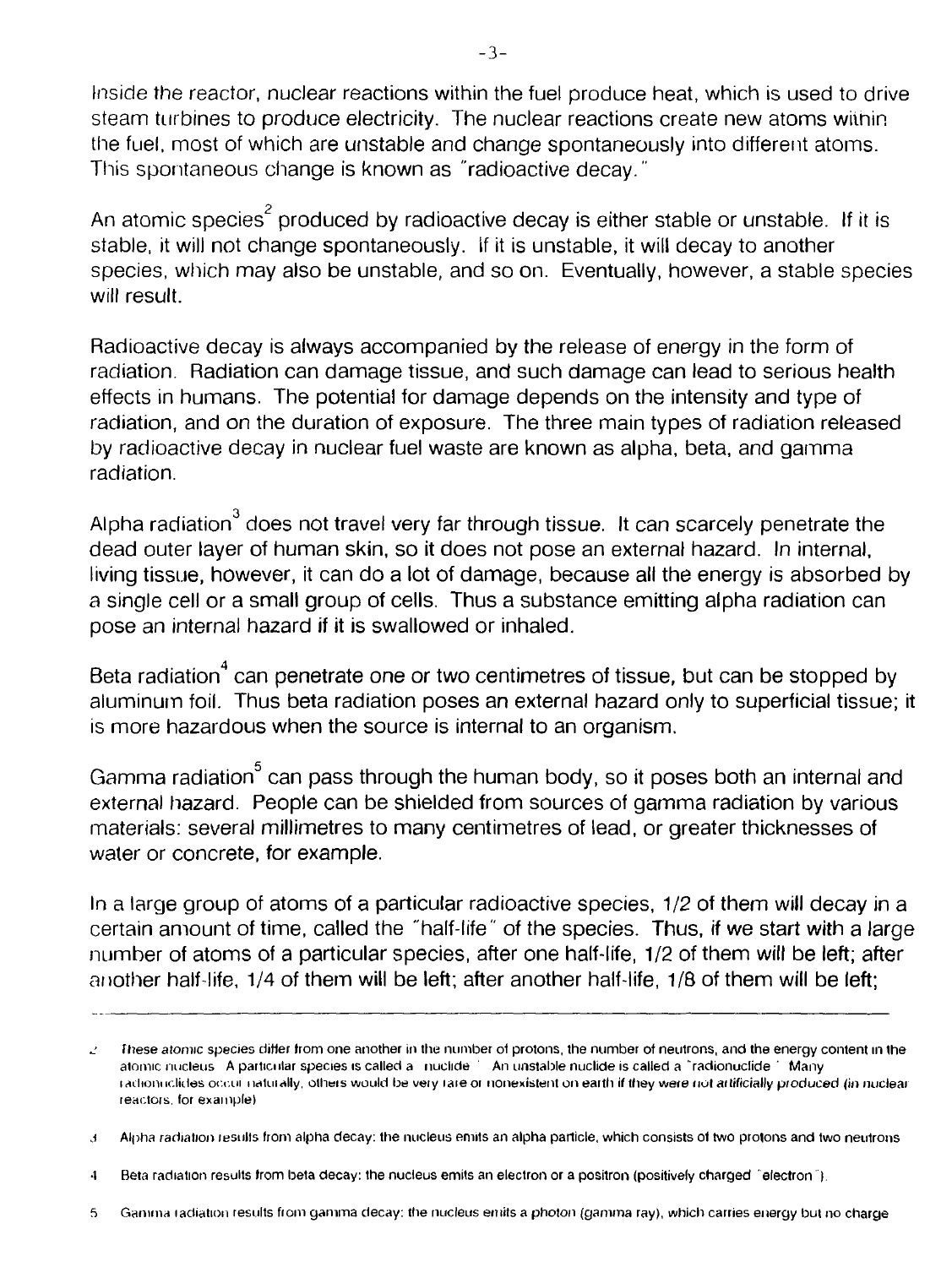and so on. The half-lives vary from less than a second to more than a billion years, depending on the species. A given amount of a species with a longer half-life releases radiation at a lower rate (its radioactivity is lower) than the same amount of a shorterlived species.

When a fuel bundle is removed from a reactor, it is highly radioactive, but most of the unstable atoms decay very quickly, thereby decreasing the radioactivity. The radioactivity of fuel that has been out of the reactor for 100 years is only about 1% that of fuel that has been out of the reactor for 1 year. Some of the radioactive species, however, will remain in significant quantities for millions of years. Much of the radiation is absorbed by the fuel bundle itself, causing it to heat up. As the radioactivity decreases, so does the heat generated.

Fuel that has been removed from a power reactor is called "used fuel." It is removed because of the buildup of atomic species that hinder the production of heat in the reactor. The used fuel also contains elements that could be used to produce more energy by putting them back into a reactor, that is, by recycling them.

First, however, the used fuel would have to be reprocessed to separate the useful atomic species from the unwanted ones. Currently, it is more economical to use fresh' uranium than to recycle used CANDU fuel, and it is unlikely that the economics of recycling would become attractive for Canada until well into the next century. At present, there is no recycling of used fuel in Canada. If Canada decides to recycle used fuel, the highly radioactive component of the waste from reprocessing would be incorporated into a solid, such as glass, and then managed in much the same way as the used fuel.

Nuclear fuel waste is either used fuel or the highly radioactive waste from reprocessing. In either case it is a solid that would dissolve only very slowly if it were placed deep in the rock of the Canadian Shield. It emits penetrating radiation, so it must be shielded by a material such as water, concrete, or rock; it generates heat, so measures must be taken to ensure it does not get too hot; and it is radiologically toxic, so measures must be taken to prevent harmful amounts entering the biological environment. The radioactivity decreases with time and, consequently, so does the penetrating radiation, the heat generated, and the radiological toxicity.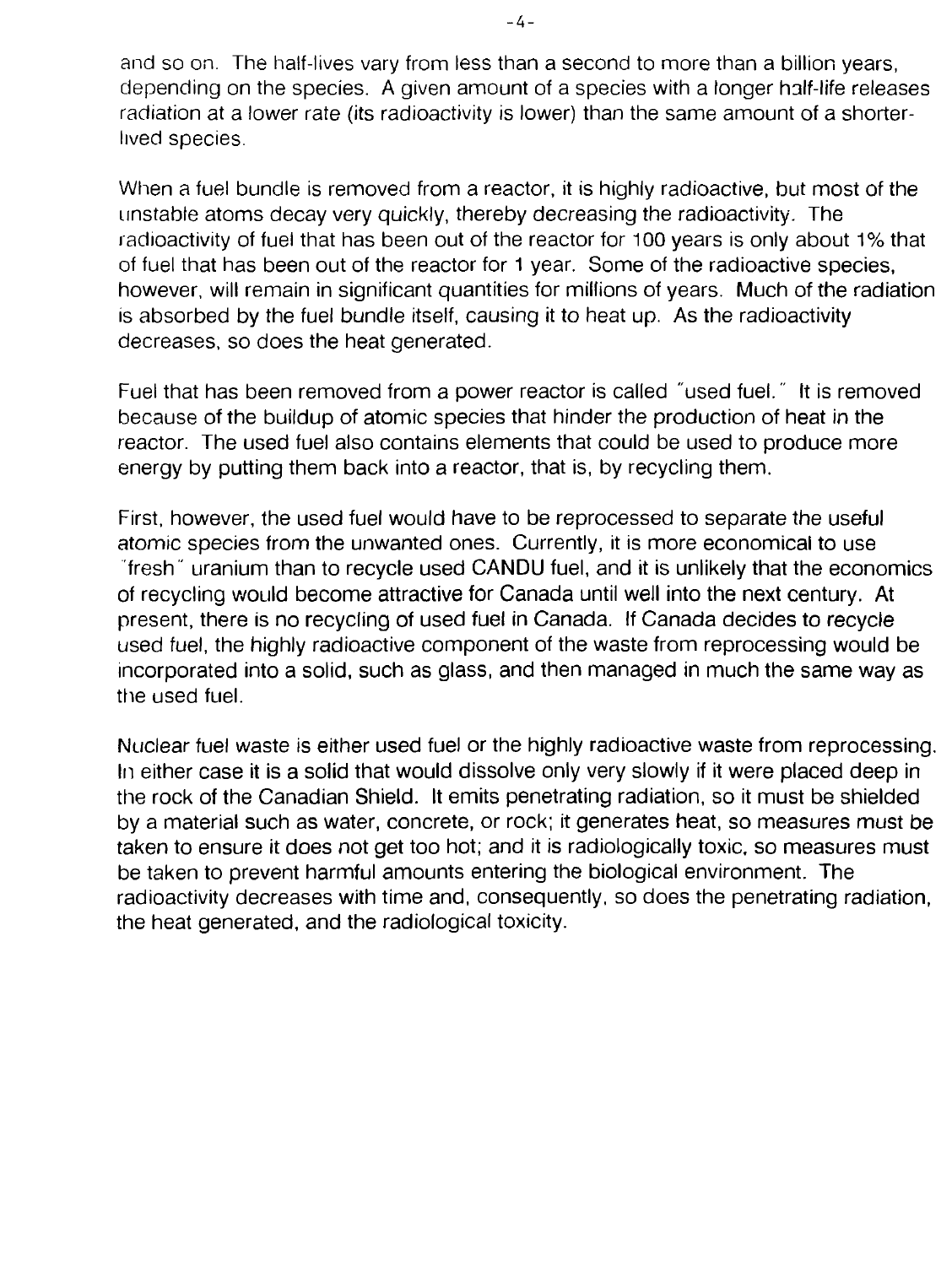## 3. THE NEED FOR A DISPOSAL METHOD

In Canada, the used fuel from power reactors is currently stored at the reactor sites. About 14 000 tonnes accumulated by the end of 1989, with about 1800 tonnes produced each year.

When fuel bundles are taken from a power reactor, they are immediately stored in a pool of water adjacent to the reactor. The water in the pool cools the bundles and shields people from penetrating radiation. This type of storage has been used successfully by Canada and other countries for over 40 years. After used fuel has been out of the reactor for several years, the amount of radiation and heat it emits is low enough that it can be transferred to dry storage if desired. Concrete canisters are being used for this purpose at some reactor sites in Canada.



Bundles of used fuel in a water-filled storage pool at Ontario Hydro's Bruce Nuclear Power Station



Concrete storage canisters, and the overhead crane used to transfer used fuel to the canisters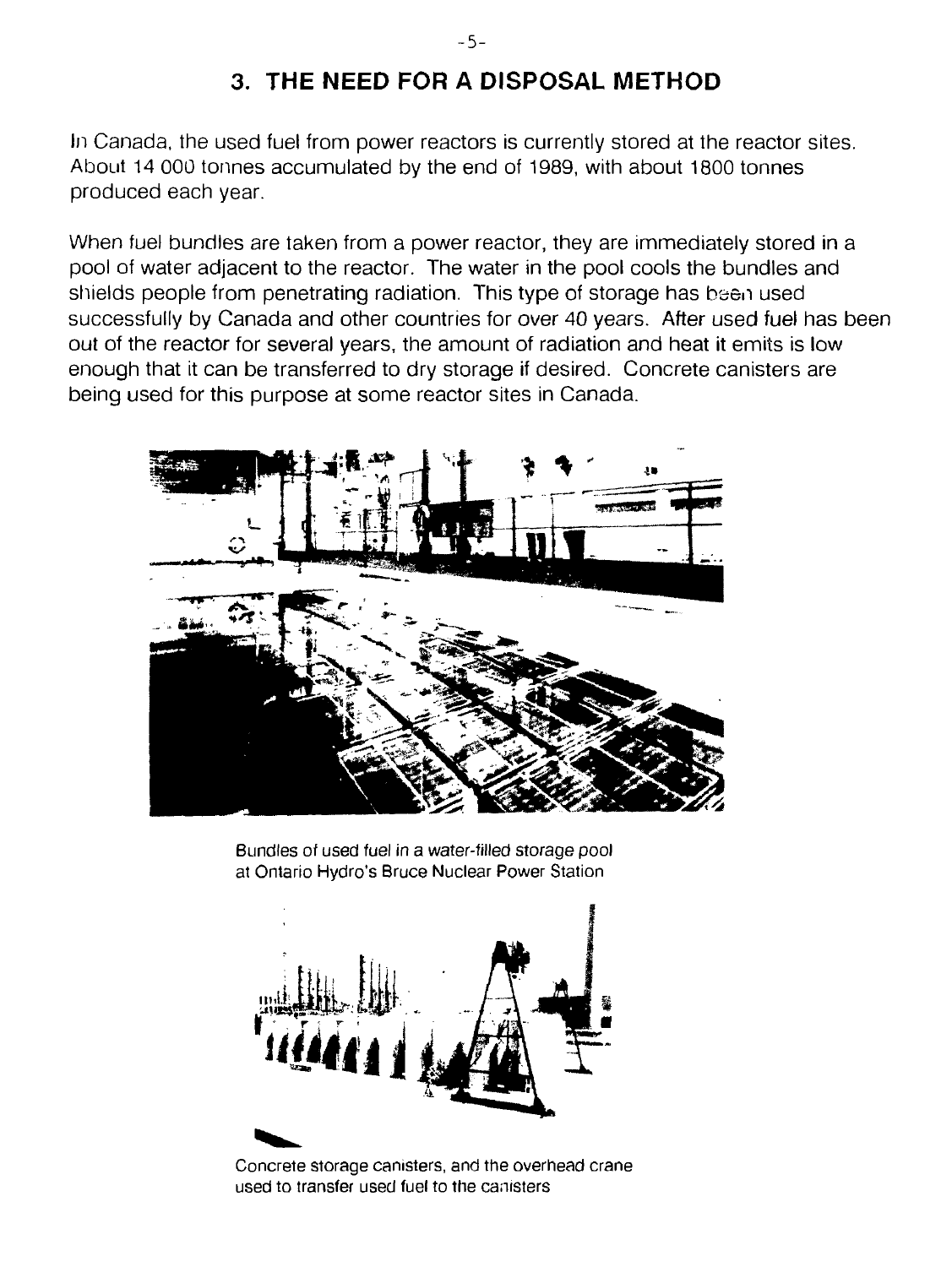Both wet and dry storage are operaung technologies that can contain the used fuel safely for decades. They permit easy retrieval of the used fuel while providing the necessary shielding, cooling, and safeguards.

In spite of its excellent safety record, used-fuel storage cannot be considered a permanent means of managing nuclear fuel waste. Storage requires monitoring and maintenance, which will become more demanding as the quantity of used fuel increases. It is wrong to pass on to future generations the burden of monitoring, maintaining, rebuilding, and safeguarding storage facilities. People in the future will not have benefitted directly from the electricity generated, and the structure of society may change in a way that would prevent safe storage of the waste. Thus storage is an  $interim$  measure only $\leftarrow$  the waste must eventually be disposed of so that future generations need not look after it.

The need for a method of disposal has been affirmed by severai notable Canadian commissions, committees, and agencies. In 1977, the Department of Energy, Mines and Resources commissioned an independent expert group, chaired by Professor Kenneth Hare, to review policies for the long-term management of radioactive wastes. This group recommended that wastes not be allowed to accumulate indefinitely in interim storage (Aikin et al. 1977, p. 6).

The Royal Commission on Electric Power Planning, also created in 1977, was directed by the Ontario Government to examine nuclear power issues. The Commission stated that there was "an urgent need to develop ultimate disposal facilities to ensure that [nuclear fuel] wastes are isolated from the world's ecosystems" (Porter 1980, p. 68). Research into the geological and ecological criteria for disposal sites was to be given the highest priority (Porter 1978).

More recently, the federal Standing Committee on Environment and Forestry recognized the need for disposal, stating that "whatever [nuclear energy's] future—the wastes which it produces must be disposed of" (Briscoe 1988, p. 3).

The need for disposal has been asserted also by the federal agency that regulates Canada's nuclear industry. In 1987, after soliciting public comment, the Atomic Energy Control Board issued its regulatory policy R-104 for the disposal of radioactive wastes (Atomic Energy Control Board 1987). It affirmed the international radioactive waste management objectives of protecting human health and the environment and minimizing any burden on future generations. The policy R-104 states that the disposal option chosen should be one "in which there is no intention of retrieval and which, ideally, uses techniques and designs that do not rely for their success on long-term institutional control" (Atomic Energy Control Board 1987, p. 2).

Safeguards are the measures taken to ensure that the used fuel is not used for weapons manufacture or other illicit purposes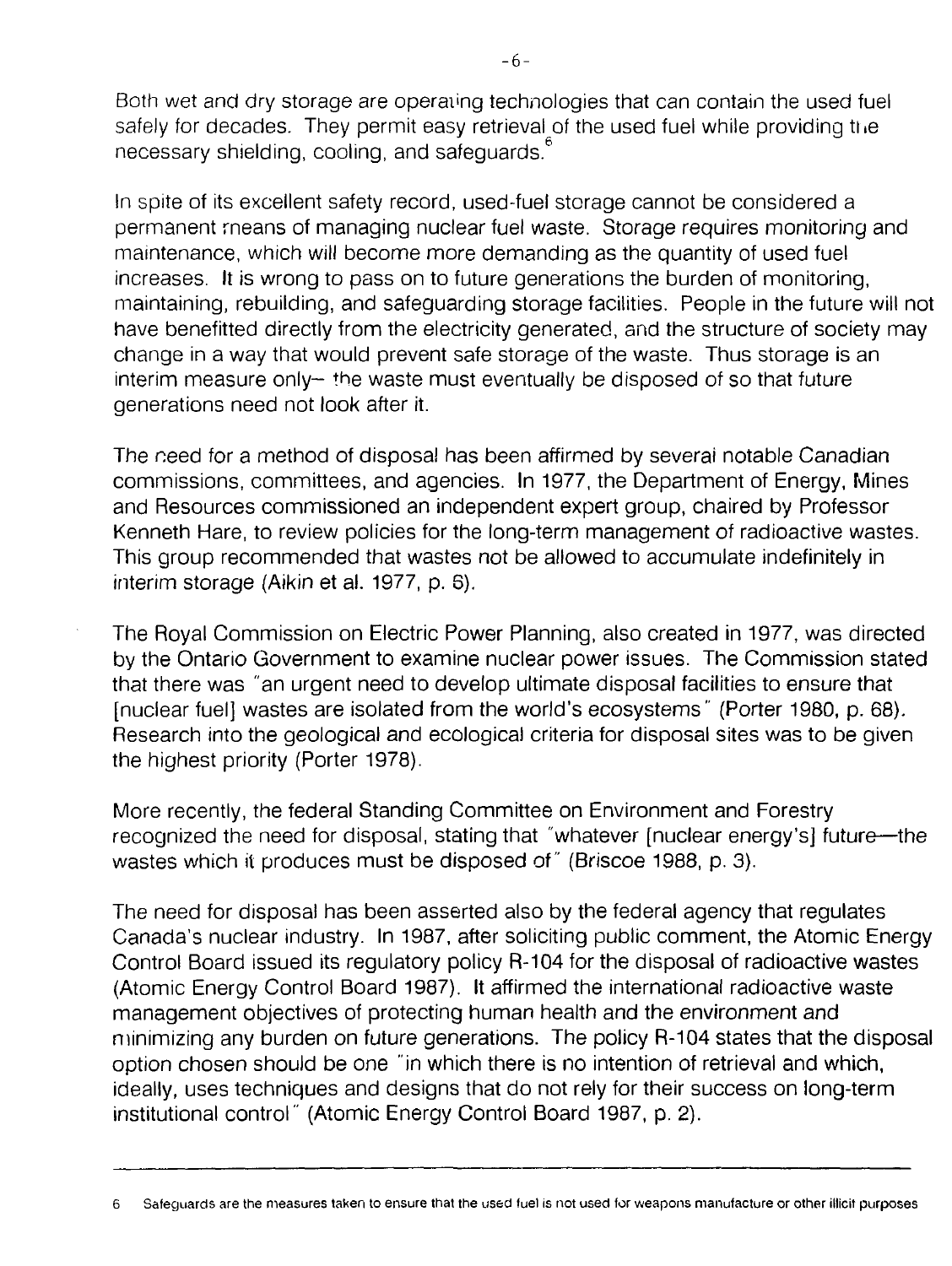The Hare Commission considered various options for disposing of nuclear fuel waste, including burial in arctic ice sheets, disposal in outer space, nuclear treatment of the waste to render it nonradioactive (transmutation), and geological disposal. It concluded that burial in plutonic rock was the most promising option (Aikin et al. 1977, p. 6), noting that The Precambrian Shield of Canada ... contains large amounts of such rock .... The fact that the Shield has been stable for hundreds of millions of years is a sure indication that it will continue to remain stable for further millions of years. We can say this with confidence for it takes millions of years for the geologic regime to change from stable to active" (pp. 41-42). It further suggested that "Since Ontario will be the main producer of radioactive wastes, the first repository should be in that province" (p. 46).



Extent of the Canadian Precambrian Shield

Plutonic rock was formed deep within the earth's crust by crystallization from the molten state or by chemical alteration. It is sometimes called intrusive igneous rock or, more loosely, crystalline rock. Many large bodies of this rock, known as plutons, are exposed at the surface today because of erosion of overlying rock and uplift over hundreds of millions of years. Some of these bodies are hundreds of square kilometres in area and several kilometres deep. Most of them are granite. Plutonic rock is not limited to the Precambrian Shield: there is some in all provinces except Prince Edward Island.

In 1978, the Government of Canada and the Government of Ontario established a joint program of research and development on radioactive waste management (Joint Statement 1978). AECL, as an agency of the federal government, was made responsible for verifying the safety of disposal of nuclear fuel waste in plutonic rock. Ontario Hydro was made responsible for developing and demonstrating the technology for storage of the nuclear fuel waste, and for transportation of the waste from reactor sites. Another Joint Statement (1981) imposed the restriction that the disposal concept had to be assessed, reviewed, and accepted before a site could be selected.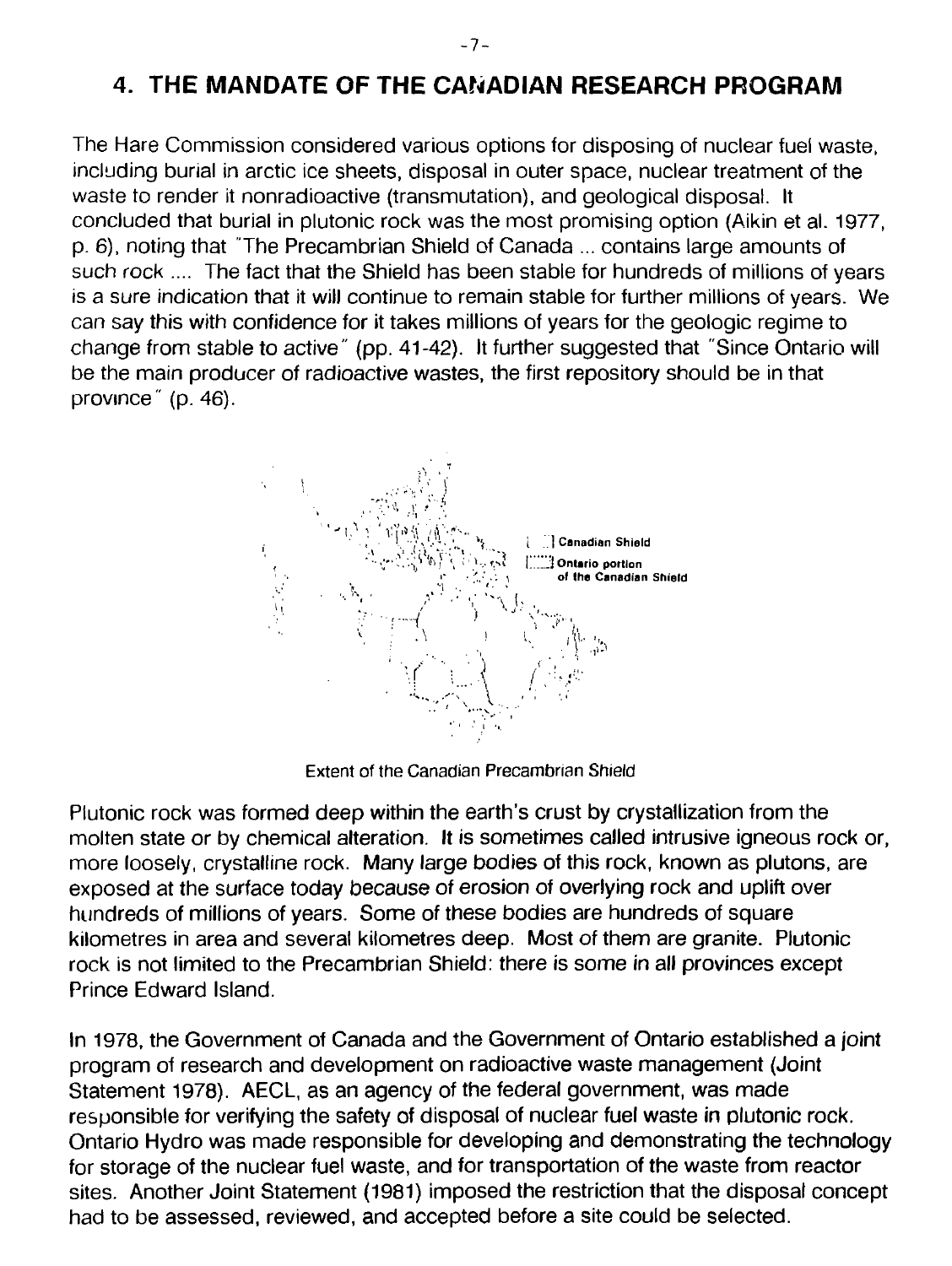## **5. THE CANADIAN DISPOSAL CONCEPT**

AECL proposes that nuclear fuel waste be placed in long-lasting containers and buried in a mined excavation (vault) 500 to 1000 metres deep in plutonic rock of the Canadian Shield. The waste would be isolated from people and the surface environment, and it would be kept cool by the conduction of heat outward into the rock. The principal concern is that groundwater, which exists even deep within the rock, could penetrate the containers and allow the waste material to move slowly toward the surface. Therefore, each container would be packed in a clay "buffer," designed to impede the flow of water and any movement of radioactive material away from the container. Further, all excavated openings (shafts, tunnels, and rooms) would be filled with mixtures of clay and other geological material and sealed to slow any movement of water, keep the containers securely in place, and keep people away from the waste.

Thus the disposal concept would employ multiple barriers to protect people and the surface environment. While the container is intact, it would prevent groundwater from getting to the waste and would lock in the radioactive material. It would last hundreds to thousands of years, depending on its design and on conditions in the disposal vault. Should the container fail, the waste would resist dissolution in the water so that most of the radioactive material would be released to the water only very slowly. The buffer, surrounding the container, would impede movement of water and the movement of materials away from the container into the surrounding rock. The rock would protect the waste, container, and buffer; it would keep people and the surface environment out of contact with the emplaced waste; and it would impede the movement of radioactive material to the surface should it pass through the buffer. The filling material and seals would complete the envelope of protection afforded by the rock by filling and sealing the excavated openings.

As a contingency measure, the disposal concept incorporates methods for retrieval of the waste containers before the tunnels and shafts are filled and sealed. Once sealed, the vault would be a completely passive system: it would not require monitoring, maintenance, or control. Retrieval would still be possible, with some added difficulty and expense, for at least several hundred years while the containers remain substantially intact.

It would take more than 50 years to construct the surface facilities, excavate the vault, emplace the waste, and seal the vault. Before, during, and after these activities, the biological environment (biosphere), the rock and groundwater system (geosphere), and the vault would be carefully monitored. For example, air, surface water, plants, and animals would be sampled and analyzed; groundwater pressure, temperature, and chemistry would be determined by instruments in boreholes drilled into the rock; radioactivity would be measured in and around the surface and underground facilities; and rock characteristics would be monitored by devices installed from the excavated openings.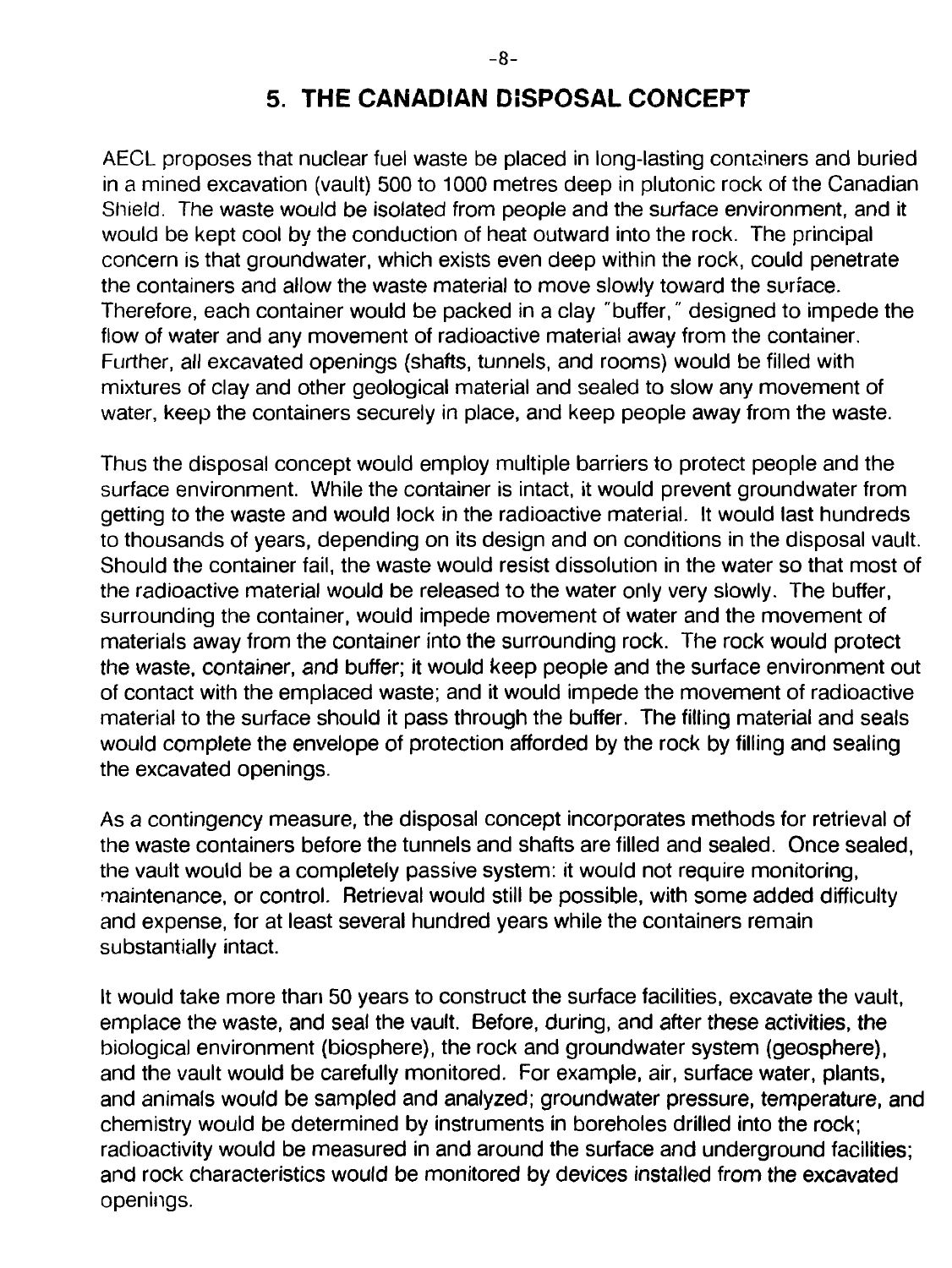



Monitoring and disposal schedule

Before any waste is emplaced, the information from monitoring would be used to prepare environmental impact as? >ssments and document baseline conditions for future reference. Thereafter, the information would be used to confirm that the disposal system is performing as it was designed to do. Monitoring would be continued as long as the operators, the regulators, and the public require assurance.

The purpose of the disposal system as a whole is to prevent any waste material from reaching the surface in harmful amounts. This task is made easier because the material is decaying with time. The behaviour of this material in the surface environment and its effects on people are the basis for evaluating the safety of the system.

The disposal concept permits a choice of methods, materials, and designs for many of the components of the disposal system. Choices could be made on the basis of performance, availability, cost, or practicality. Several such choices would have to be made, for example,

- the form of the waste: bundles of used fuel or a solid, such as glass, containing the highly radioactive waste from reprocessing;
- the disposal container material: titanium alloy, copper, or other durable materials;
- the container design;
- the composition of materials used for the buffer, backfill, and seals;
- the depth of the vault and the number of levels of the vault;
- the excavation method: blasting or boring;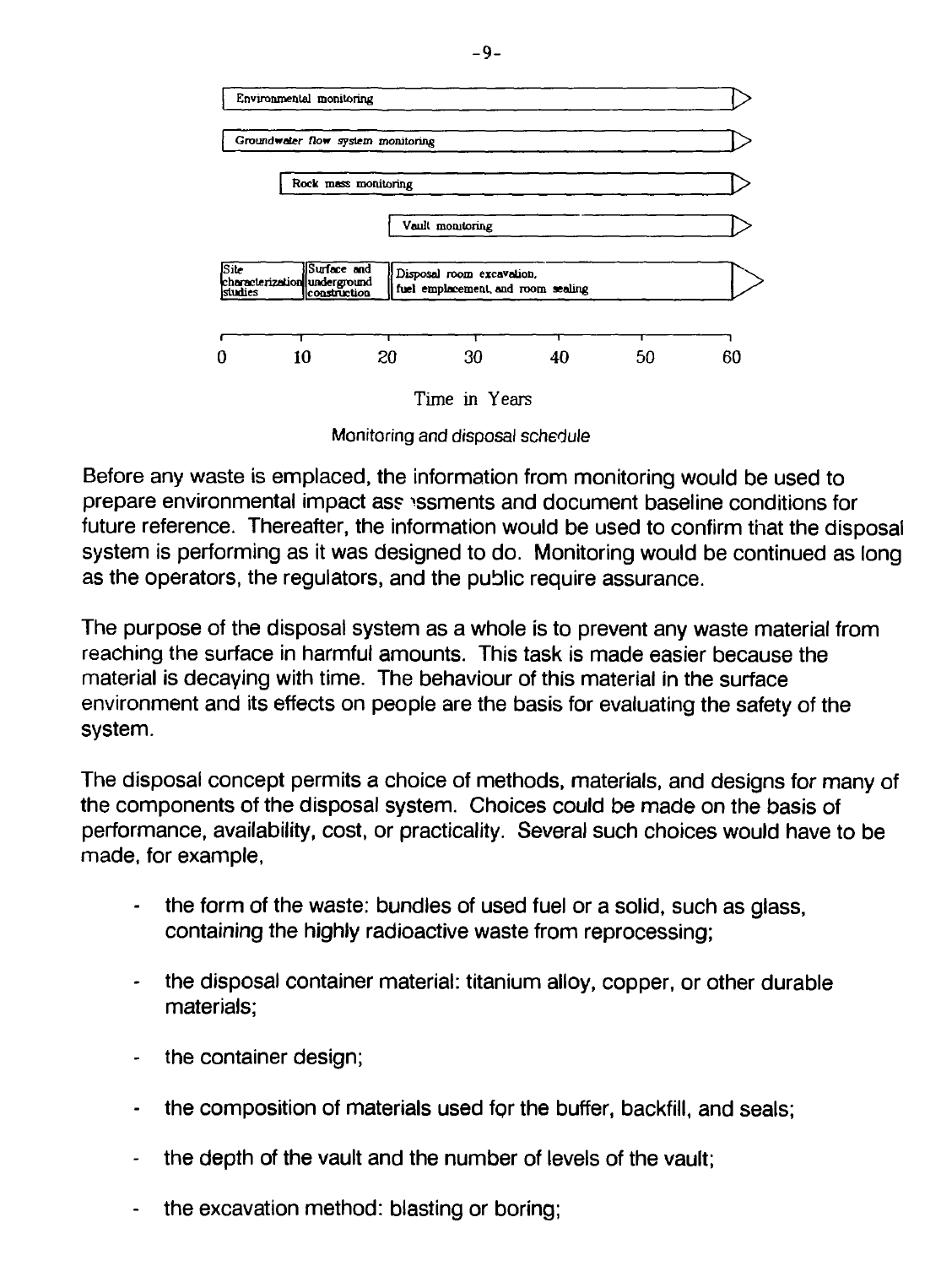- the size and shape of the excavated openings; and
- the location of the waste containers: within a disposal room or in boreholes in the floor of the room.

Of major importance would be the selection of the disposal site. Because the characteristics of the site would be vital to the performance of the entire disposal system, the site would have to be technically suitable for the purpose. Given the large number of sites in the Canadian Shield that are potentially suitable on technical grounds, it is likely that social, political, and economic factors would also play a major role in the selection. The disposal system would be designed specifically for the site eventually selected.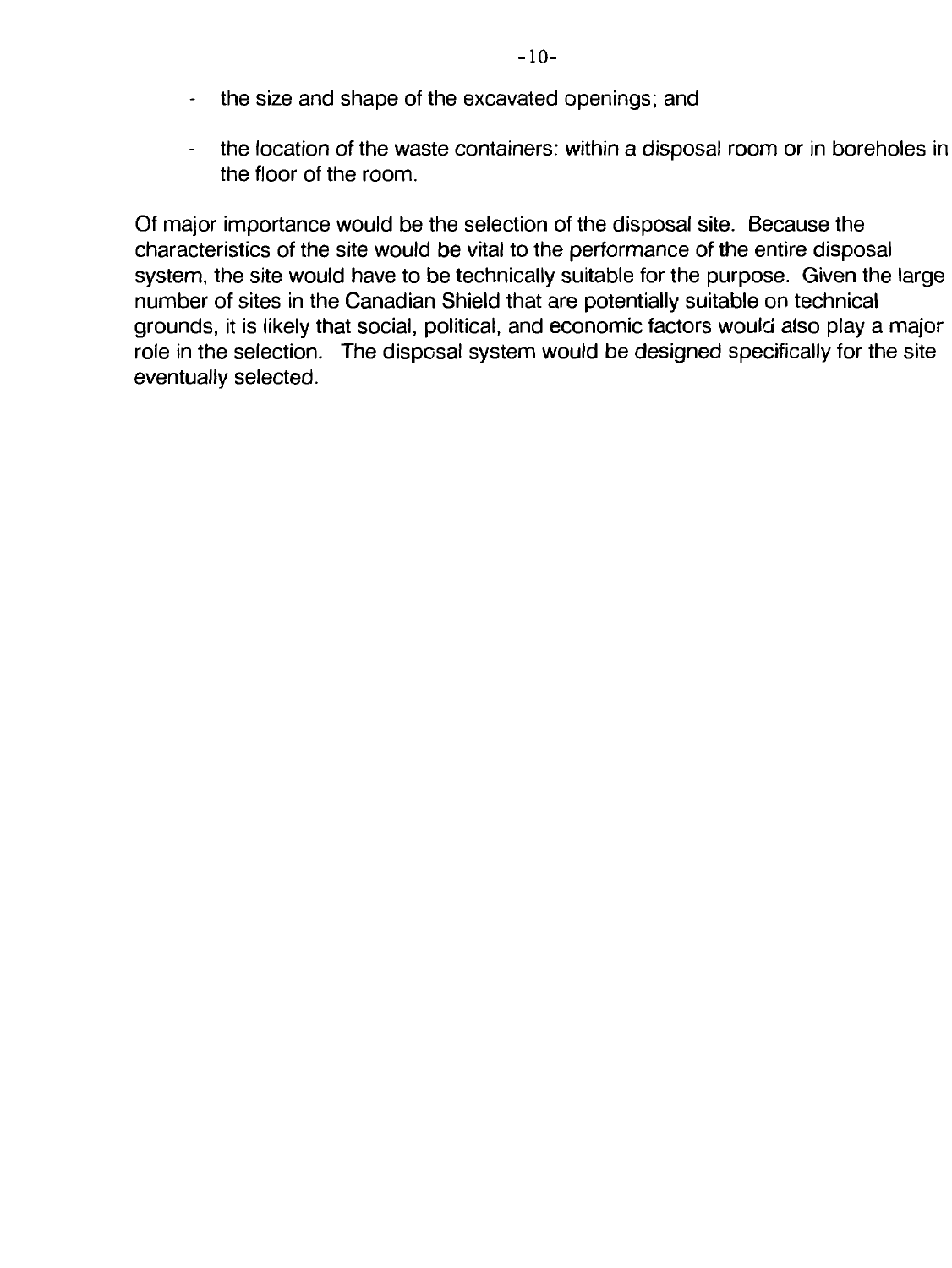## **6. THE SCOPE OF THE CANADIAN RESEARCH PROGRAM**

#### **6.1 OVERVIEW**

The 1978 Joint Statement resulted in the launching of the Canadian Nuclear Fuel Waste Management Program. For more than 10 years, both AECL and Ontario Hydro have been conducting research on the disposal concept at research areas in the Canadian Shield, in AECL and Ontario Hydro facilities, at universities, and at private consulting firms. This diverse research involves geology, environmental sciences, physics, chemistry, mathematics, metallurgy, engineering, and the social sciences. AECL is conducting programs to inform the public about the research, and to identify public concerns so they can be addressed within the research program.

Because the 1981 Joint Statement imposed the restriction that no site could be selected prior to a review of the concept, we are not assessing the suitability of a specific site. Instead, we are conducting research at a variety of sites, and using the information to develop the disposal technology, design a hypothetical disposal facility, and assess the safety and feasibility of the hypothetical facility. Because the research is not site-specific, it is often referred to as "generic."

The research is focussed on the concept of burial deep in the plutonic rock of the Canadian Precambrian Shield. The consideration of other disposal media is addressed by monitoring the research programs of other countries and by reviewing existing information on salt and sedimentary formations in Canada.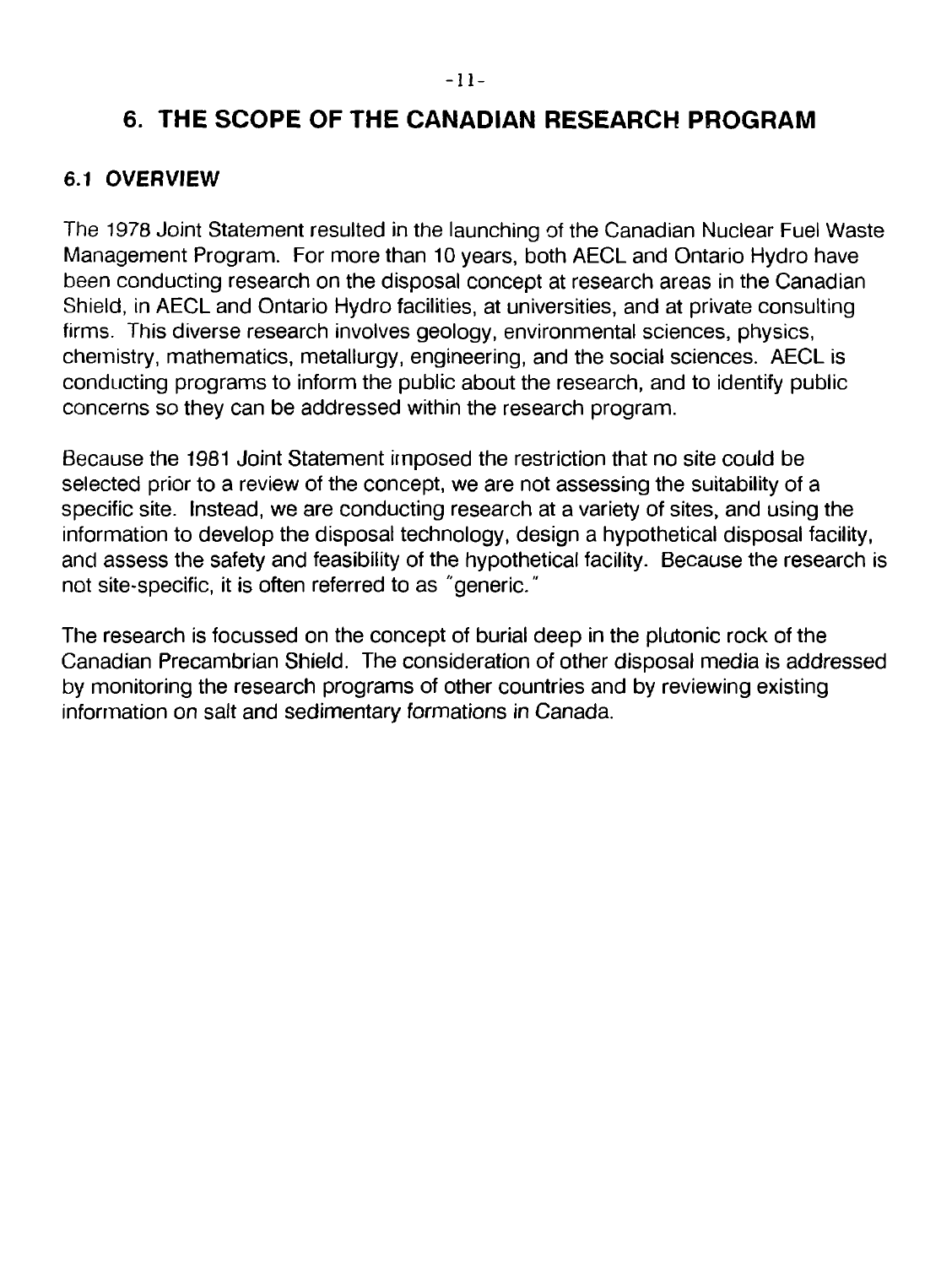### **6.2 SITING TECHNOLOGY**

AECL is developing siting technology to identify a technically suitable site, that is, one at which nuclear fuel waste could be safely disposed of by using available methods. We are developing and evaluating methods for:

- site screening, which is the identification of a small number of potentially suitable areas or sites; and
- site characterization, which is the detailed study of a site.

To develop the siting technology, to establish technical criteria for screening and ranking of potential sites, and to evaluate the performance of plutonic rock as a disposal medium, we are investigating geological conditions at several field research areas in the Canadian Shield and at AECL's Underground Research Laboratory. We conduct surface, borehole, and underground investigations, using existing exploration methods and developing new methods as required. Through this research we are developing and demonstrating our ability to acquire, from any potentially suitable site, all the information necessary for environmental and safety assessment and disposal facility design. This information includes:

- the nature of groundwater flow through the rock;
- the physical, chemical, and structural characteristics of the rock;
- the physical and chemical characteristics of the groundwater;
- the interaction of contaminants with the rock and groundwater; and
- the potential influence of a disposal vault on subsurface conditions.

The nature and influence of the near-surface and surface environment is being investigated through environmental research in the Canadian Shield. Factors studied include the discharge of groundwater from deep in the rock; the behaviour of contaminants in lake water, sediments and soil; and the potential sources of food and water.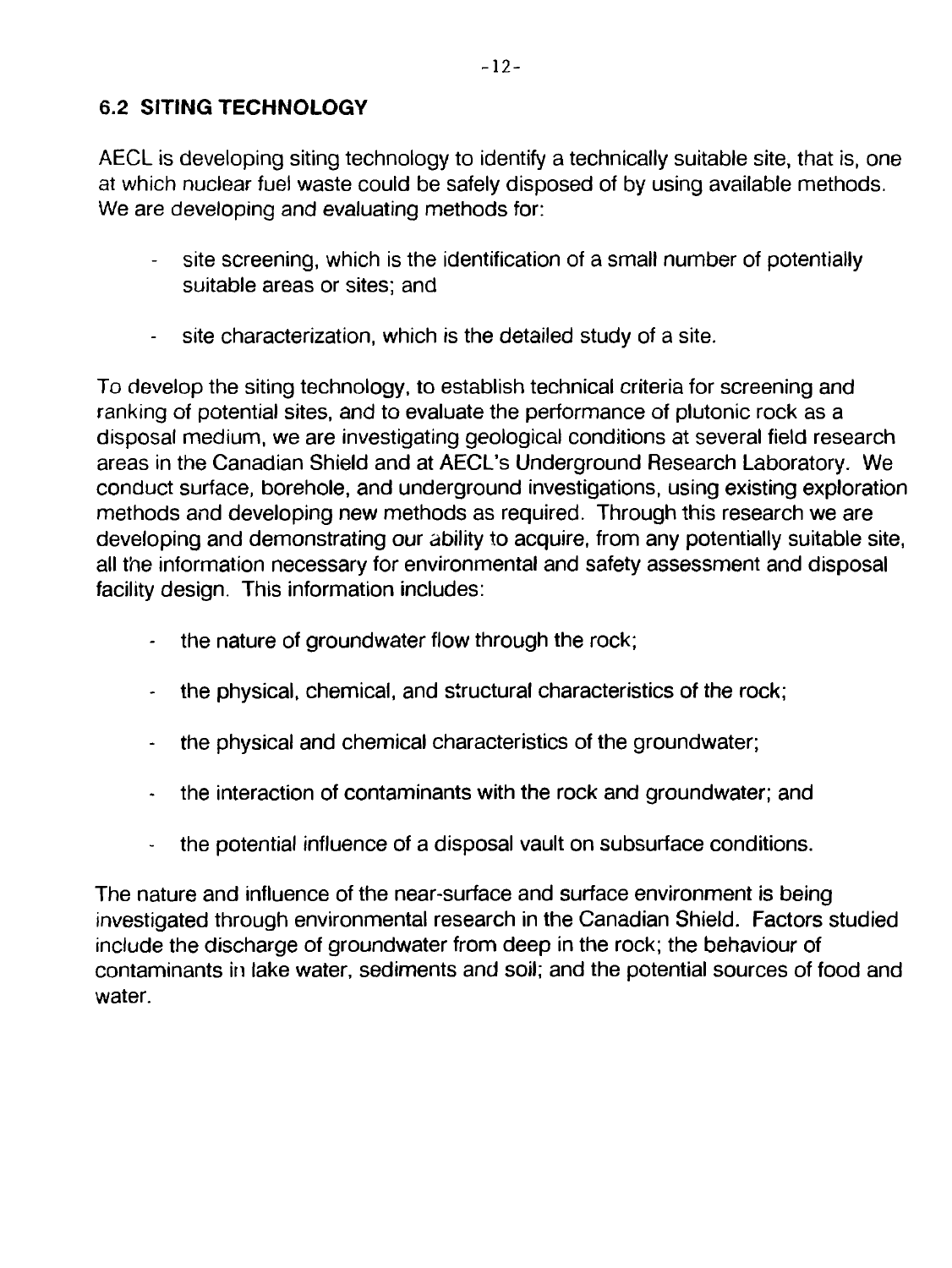#### **6.3 ENGINEERED SYSTEMS TECHNOLOGY**

The engineered systems are the man-made barriers that would protect people and the surface environment. These barriers would be the waste, the container, the buffer material surrounding the container, and the materials used to backfill and seal the disposal vault. AECL is studying methods and materials for fabricating these barriers and emplacing them in a disposal vault. We are also studying the properties of these barriers so their performance can be predicted.

AECL scientists are studying both types of nuclear fuel waste: bundles of used fuel and solidified highly radioactive waste from reprocessing. Properties of interest include the chemical and physical composition, heat generation, and factors affecting release of materials to groundwater.

AECL specified a minimum lifetime of 500 years for the disposal container. Container designs and materials are being developed and evaluated for their ability to meet this performance requirement under the conditions of pressure, temperature, and chemistry expected in a disposal vault. Because the groundwater at vault depth could be saline, we are assessing a wide range of corrosion-resistant materials. We have built full-scale and half-scale prototypes of several container designs, and tested their performance. We are also studying methods to fabricate, fill, seal, and inspect containers.

Potential buffer, backfill, and sealing materials are being investigated to understand how they would perform in a disposal vault. At our Underground Research Laboratory we are doing large-scale studies on how to emplace the containers, buffer, backfill, and sealing materials.

We are investigating a number of design options for the disposal vault layout and operations. For example, containers could be placed on the floor of a disposal room or in boreholes in the floor; disposal rooms could be located at one or more than one level. We are evaluating these options to determine their relative merits in terms of safety, cost, and practicality.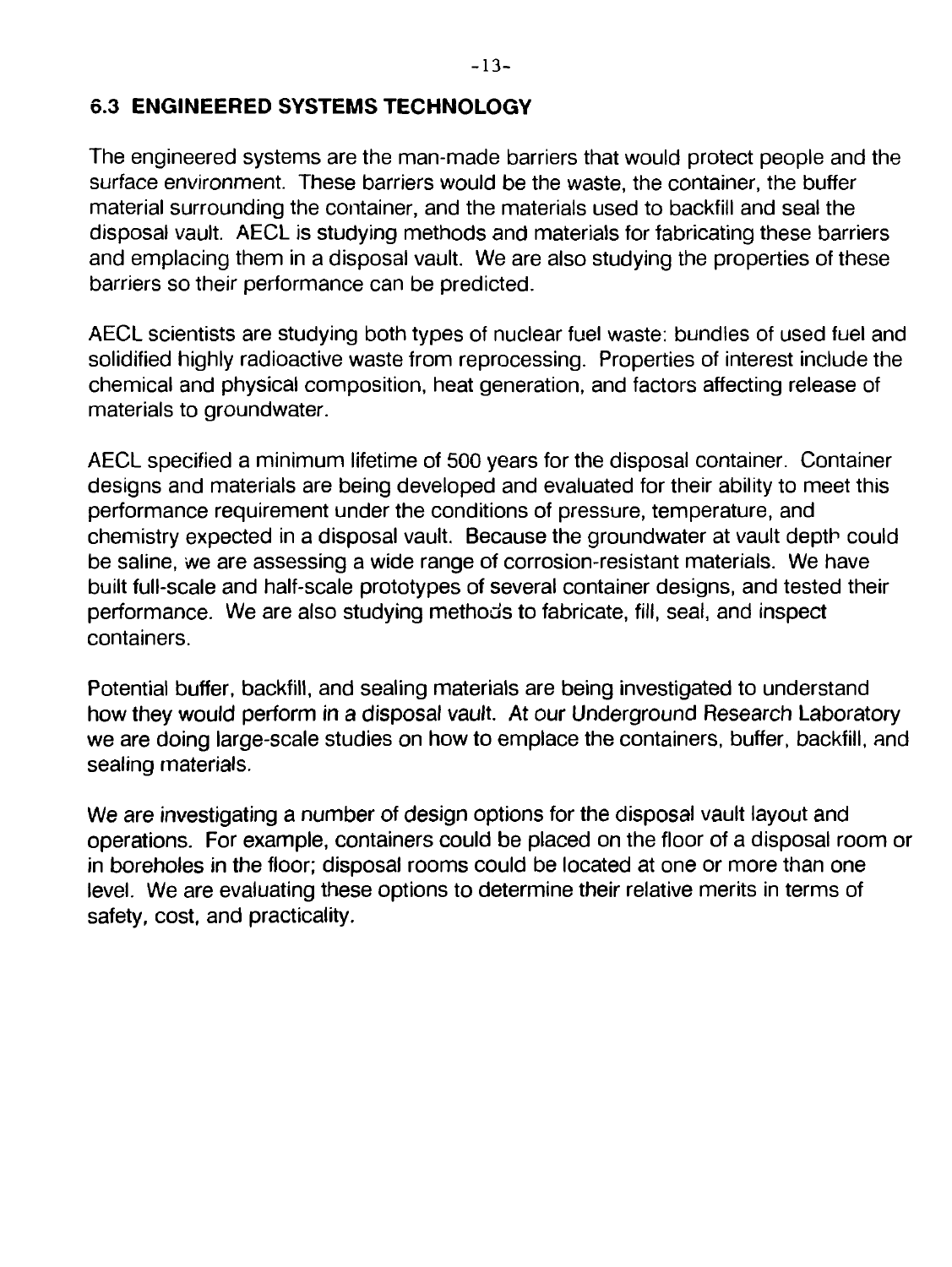#### **6.4 USED-FUEL DISPOSAL CENTRE CONCEPTUAL DESIGN**

A conceptual engineering design for a used-fuel disposal centre (UFDC) has been produced to assess the engineering feasibility, costs, safety, and potential environmental impact of a disposal facility. The design is based on hypothetical site conditions derived from information obtained at several field research areas in the Canadian Shield. It is also based on the use of present technology or its easily achievable extensions.

This design should be viewed as a realistic "case study" only. The details of the design of any facility built in the future could be quite different, particularly in those specifics that depend strongly on site conditions (rock structure, groundwater chemistry, surface features, etc.). Further, the specifications for the design were produced in 1985, and the design of a future facility wouid no doubt change to take advantage of knowledge gained since then.

Several assumptions were made in preparing the design: the waste is disposed of in the form of used-fuel bundles; the capacity of the vault is 190 000 tonnes (10.1 million bundles); disposal of waste begins in 2020 and the vault is filled to capacity in 2060; the bundles are stored at the reactor sites for 10 years before being transported to a disposal facility.

The surface facilities include a container fabrication plant, used-fuel packaging plant, concrete plant, rock-crushing plant, and disposal vault head frames. They also include auxiliary facilities, such as a service building, administration building, powerhouse, warehouse, fire hall and security building, and facilities for managing both radioactive and nonradioactive secondary waste.<sup>7</sup> The surface facilities are located on a site 5.2 kilometres long and 3.0 kilometres wide.

Granite was chosen as the reference disposal medium because it is the most abundant type of pluton in the Canadian Shield. Five vertical shafts extend from the surface to a depth of 1000 metres, where a network of horizontal tunnels and disposal rooms is located. This network occupies an area about two kilometres square.

There are 512 disposal rooms, each having up to 282 boreholes drilled into the floor. There are a total of 140 256 boreholes, with one container of waste placed in each. The container is an enclosed cylindrical vessel of titanium alloy, and holds 72 bundles of used fuel. Glass beads are compacted around the fuel bundles inside the container to support the container wall.

<sup>/</sup> secondary waste is the waste produced in operating the disposal facility itself, as distinct from the primary waste shipped to the facility tor disposal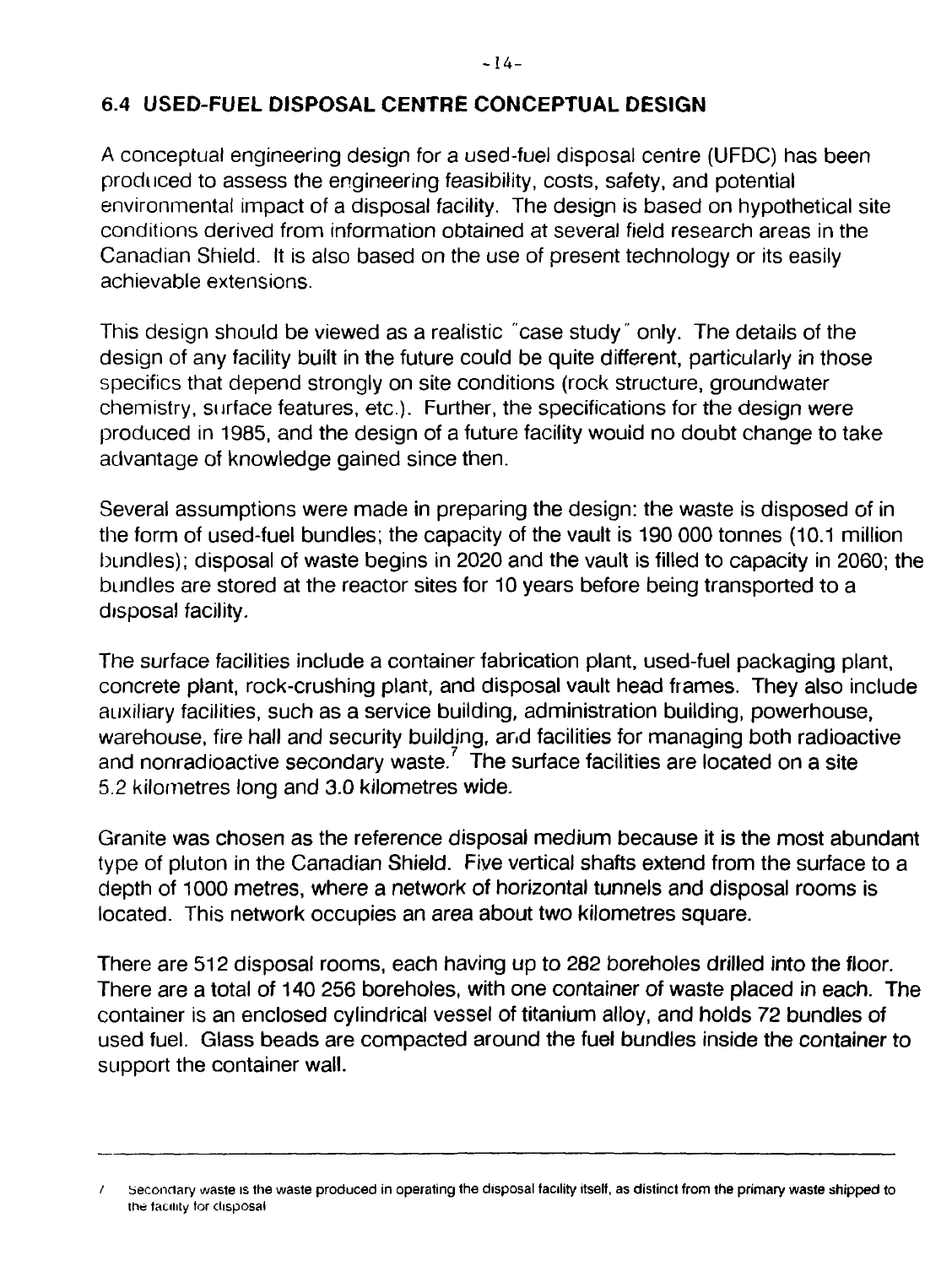

A disposal room in the vault, showing the boreholes in the floor of the room

The buffer material is a mixture of 50% by weight sodium bentonite clay and 50% silica sand. It is compacted around each container in its borehole. The shafts and the lower portion of the rooms and tunnels are backfilled with a mixture of 25% by weight glacial lake clay and 75% crushed granite from the vault excavation. The upper portions of the rooms and tunnels are backfilled with the same material used for the buffer.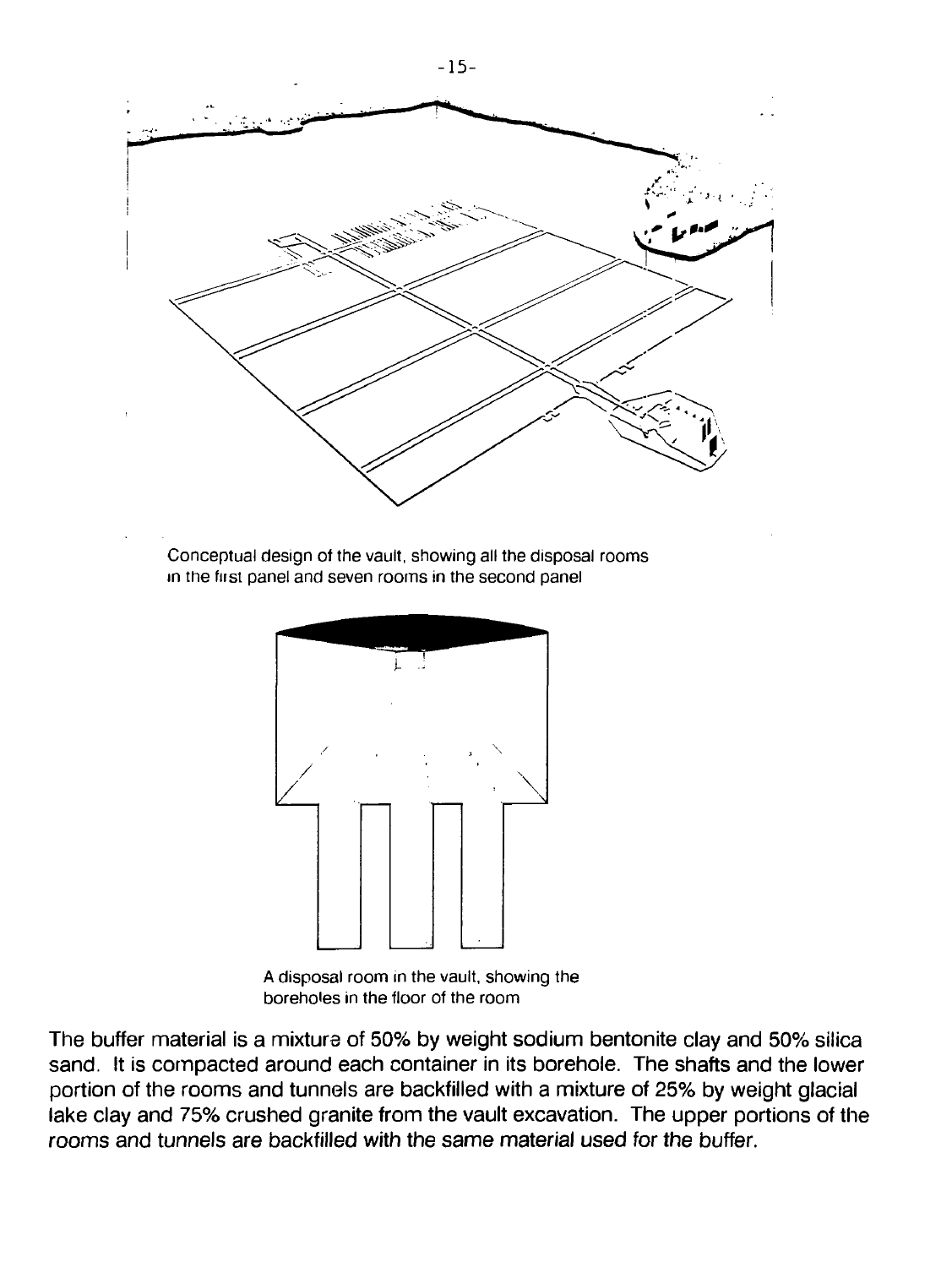

Cross section through a disposal room

The major operations at the used-fuel disposal centre include the following:

- manufacturing containers;
- receiving bundles of used fuel in transport casks (from the nuclear power stations) and emptying the casks;
- transferring used-fuel bundles into containers, compacting glass beads around them, and sealing and inspecting the containers;
- transferring the containers to the underground facility for disposal;
- emplacing the containers in boreholes;
- sealing the boreholes;
- backfilling and sealing the disposal rooms;
- decommissioning the surface facilities; and
- closing the vault (backfilling and sealing the tunnels and shafts).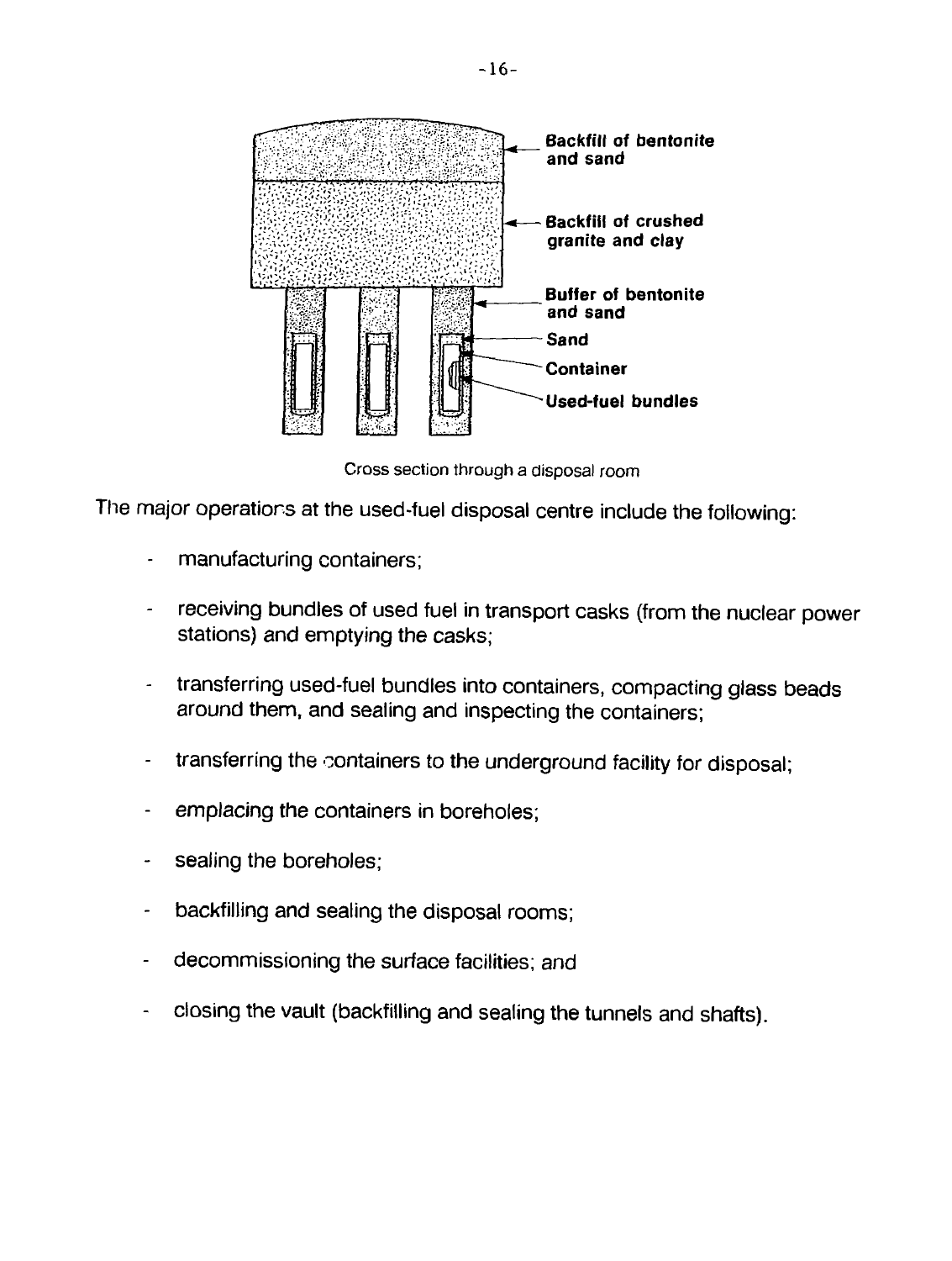#### **6.5 THE PRECLOSURE ENVIRONMENTAL AND SAFETY ASSESSMENT**

The preclosure phase of nuclear fuel waste disposal includes transportation of the used fuel to the disposal centre, construction and operation of the centre, decommissioning of the surface facilities, and closure of the vault. The objective of the preclosure environmental and safety assessment is to determine the potential impacts of these activities on human health and safety, on the natural environment, and on the socioeconomic environment. Both normal and abnormal conditions are being assessed.

Because the 1981 Joint Statement required that the disposal concept be assessed, reviewed, and accepted before a site could be chosen, the preclosure assessment is a generic one, that is, no specific site is assumed. Instead, the impacts of implementing the conceptual UFDC are estimated for each of three regions: the southern, central, and northern regions of the Ontario portion of the Canadian Shield. The predominant environmental characteristics of each region are being determined, and potential impacts are being identified.



Southern, central, and northern regions of the Ontario portion of the Canadian Shield

The impacts of transportation are assessed assuming the disposal site is located at the geographical centre of each region. The used fuel is shipped dry in transport casks by road, rail, water and road, or water and rail. Water transport is considered only for the central and northern regions, and it is assumed that the used fuel is transferred to road or rail transport at a specially designed facility on the northern shore of Lake Superior.

The assessment of preclosure activities considers:

- radiological and nonradiological impacts on the public;
- radiological and nonradiological impacts on workers;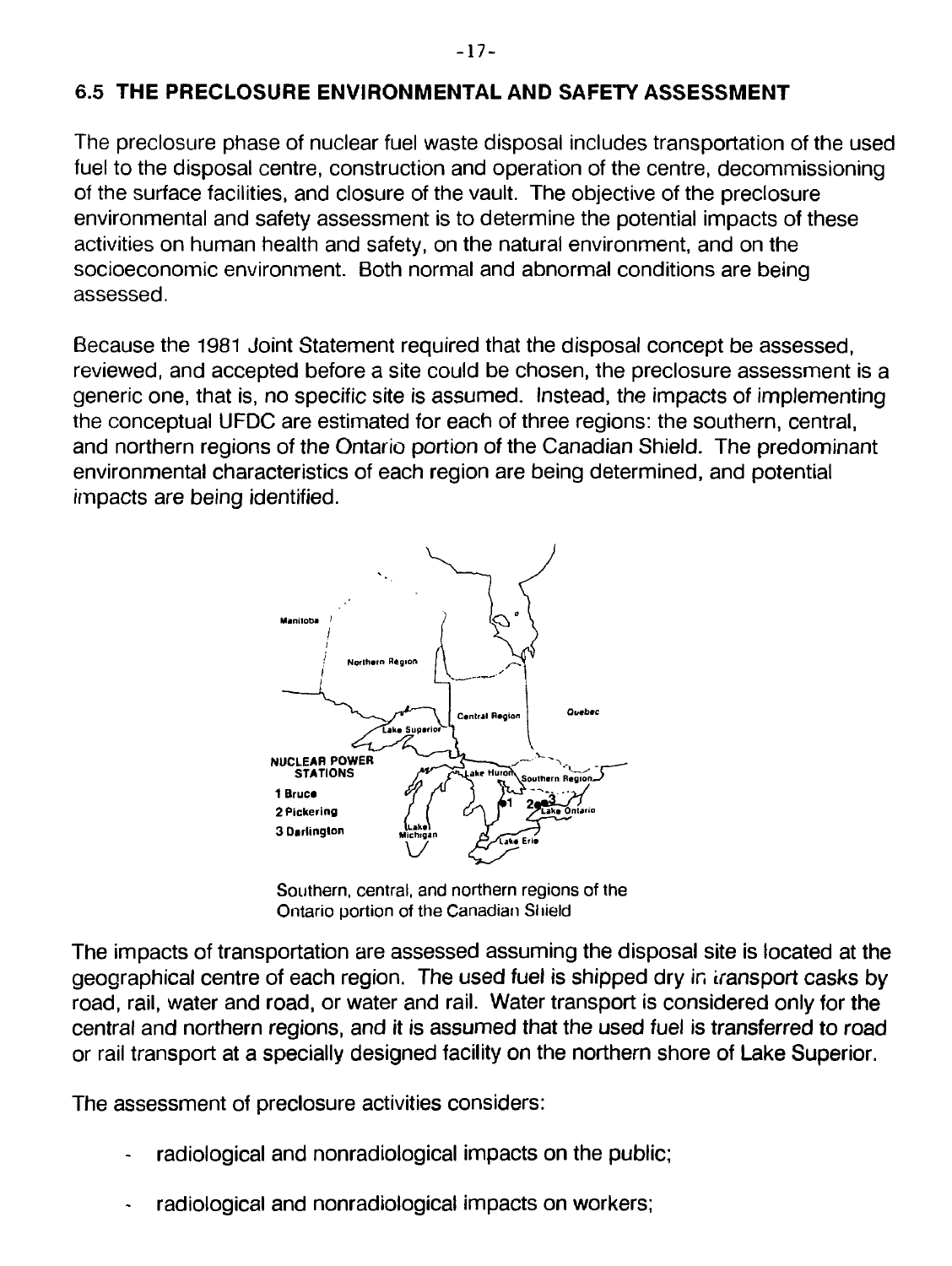- nonradiological impacts on the environment;  $\bar{\mathcal{L}}$
- socioeconomic impacts; and
- economic impacts on Ontario and the rest of Canada.  $\omega_{\rm{eff}}$

The effectiveness of security and safeguards measures is also being assessed.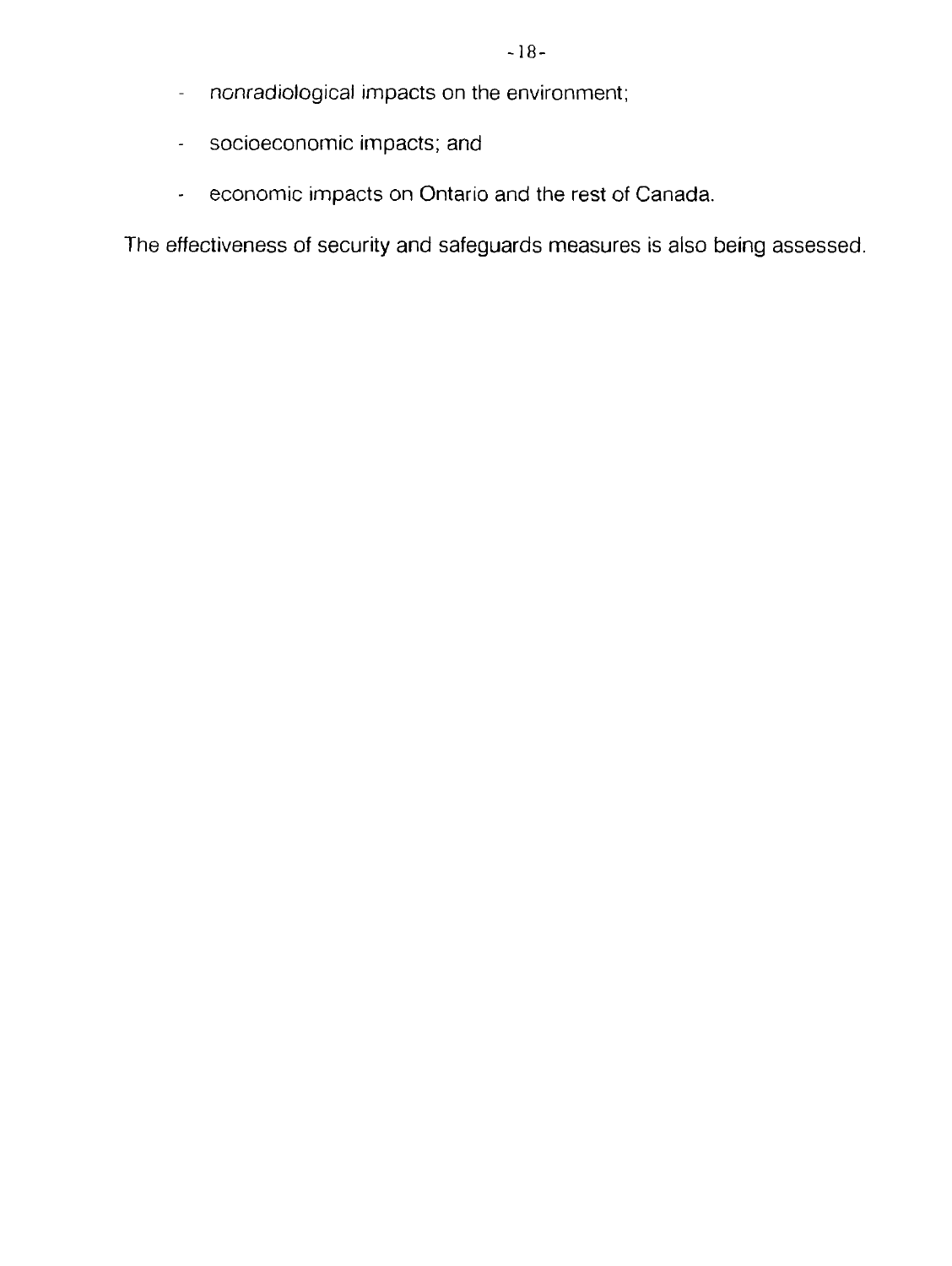### **6.6 THE POSTCLOSURE ENVIRONMENTAL AND SAFETY ASSESSMENT**

The postclosure phase of nuclear fuel waste disposal begins after the vault is closed. The objective of the postclosure assessment is to determine the long-term impacts of the disposal facility, and provide estimates of risk that can be compared with regulatory criteria.

The assessment of long-term impacts requires knowledge of the specific characteristics of the disposal site, and it would be meaningless to perform a generic assessment. Instead, we are estimating the long-term impacts of implementing a reference disposal vault design at a hypothetical site; the characteristics of this site are based on information obtained from one of AECL's research areas (the Whiteshell Research Area). This assessment, then, should be considered as a case study, similar to the conceptual engineering design study. The assessment demonstrates the acquisition of information from the field and laboratory, and its use in assessing impacts.

The reference disposal vault design is similar to the UFDC conceptual design, but there are some differences. For example, the depth of the vault is taken to be 500 metres, rather than 1000 metres, because the estimated risk for the shallower vault will tend to be higher. An assumption such as this, which would tend to overpredict the impact, is known as a "conservative assumption." Many conservative assumptions are made in the assessment.

Our approach has been to understand the features of a disposal system, the processes that are important to its safety, and potential future events that could adversely affect it. Based on this understanding, we develop mathematical models of the system, which are used to estimate impacts far into the future. Field and laboratory studies are used to obtain realistic and valid information for the models and to test the validity of the model results.

Potential impacts are evaluated for scenarios that include normal operation as well as abnormal events and processes (for example, failure of shaft seals). The uncertainties in the estimates are also evaluated to give a perspective on the range of impacts that are possible and the likelihood of encountering them.<sup>8</sup>

It is necessary to use mathematical models because we cannot observe the performance of the disposal system over the very long time for which we must assess the impacts (at least 10 000 years). Instead, we must estimate the long-term impacts of the system from information available before and during the preclosure phase. For this concept assessment, the reliability of the models is established by comparing

The assessment relies heavily on the so-called probabilistic method of analysis to estimate the uncertainties: that is, much of 8 the information used in the assessment is given in terms of probability distributions rather than single values, and these probability distributions are carried through the calculation to estimate a corresponding probability distribution of results.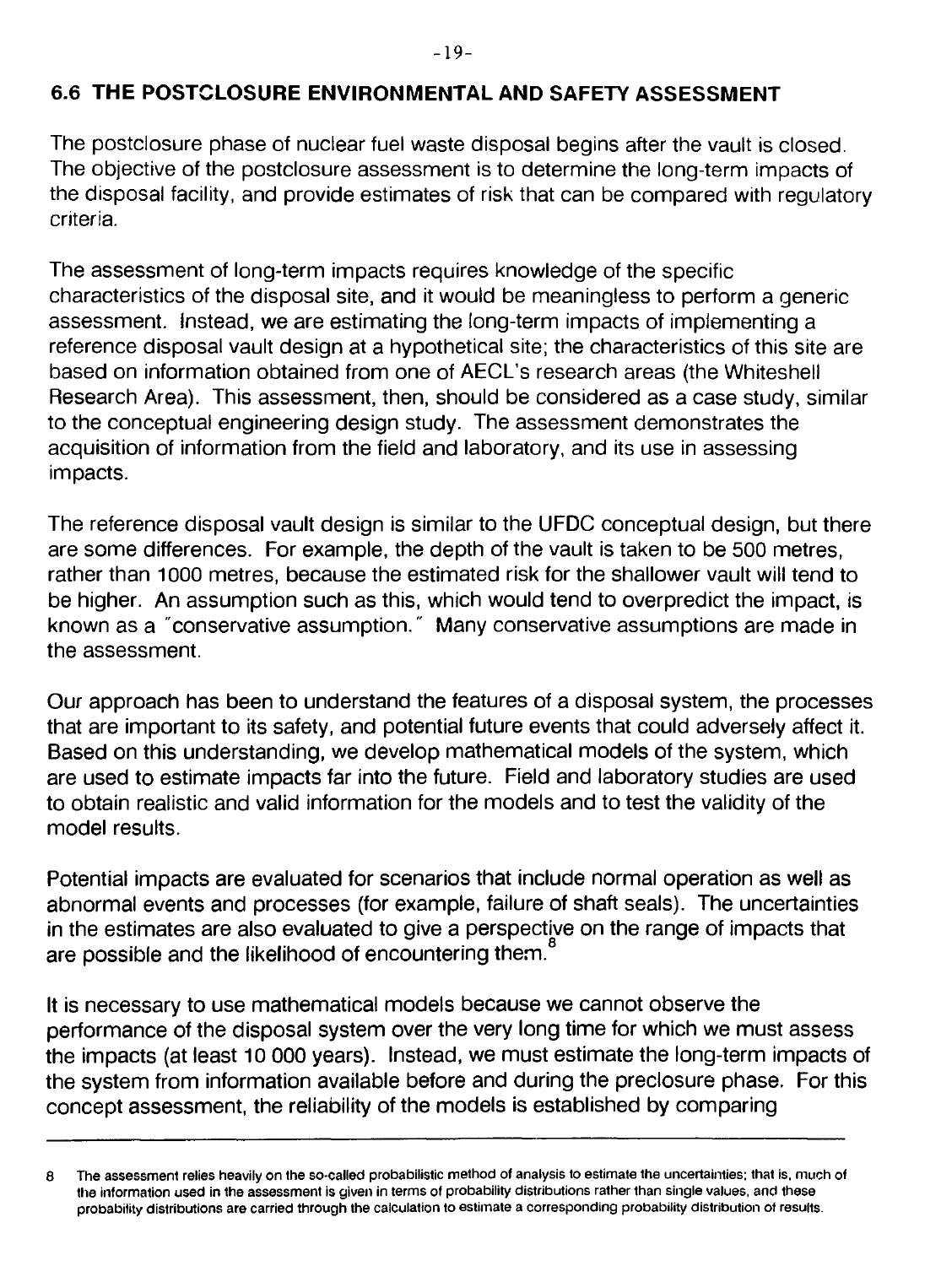calculations with field and laboratory observations of important processes—including observations of natural systems such as uranium deposits—and by intercomparing calculations made using different, independently developed models. Several model intercomparisons have been organized internationally, so there is a very broad range of expertise applied to establishing confidence in the models.

If and when a disposal facility is actually constructed, the models and data used will be refined over the entire preclosure life of the disposal facility (more than 50 years). They will be adjusted continuously as information is obtained from the monitoring systems prior to construction, during construction, and during operation. By the time the vault is ready to be closed, the reliability and accuracy of the models will have been thoroughly established.

To perform the postclosure assessment, we divided the disposal system into three components: the vault, the geosphere, and the biosphere. The vault comprises the engineered barriers, which include the waste, the container, the buffer material surrounding the container, and the materials used to backfill and seal the disposal vault. The geosphere consists of the rock mass and its groundwater flow system. The biosphere consists of the surface and near-surface environment, including the soil, water, air, people, and other organisms.

For each of these components, a model is being developed by scientists who are experts in the processes important to the behaviour of that component. These models are briefly discussed in the next three sections.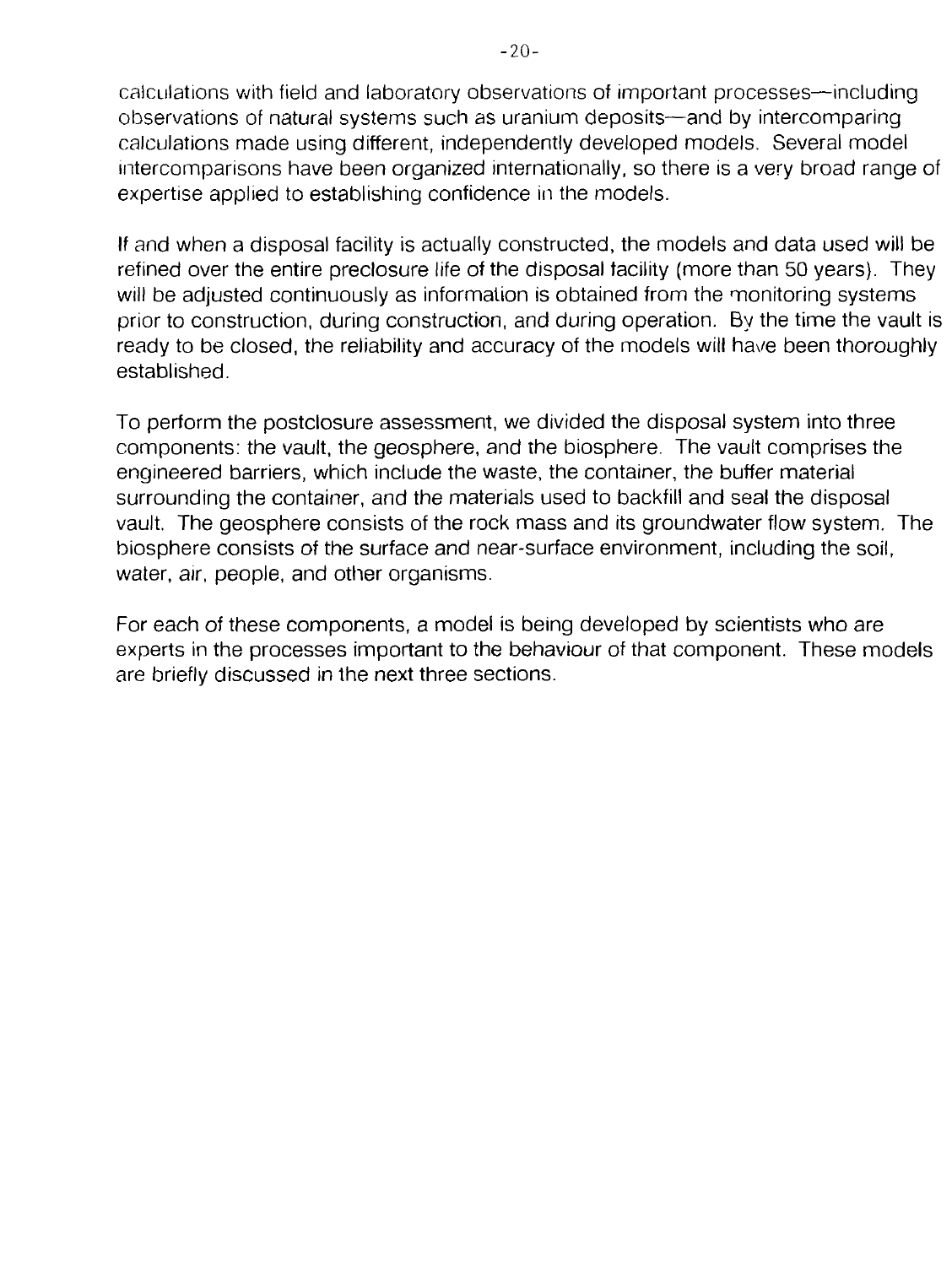#### 6.7 THE VAULT MODEL

The vault model is used to estimate the flow of contaminants from the vault into the surrounding geosphere. This model simulates:

- corrosion of the containers;
- release of contaminants from the waste; and
- transport of the contaminants through the buffer and backfill.

The information used to develop the vault model is obtained primarily from the engineered systems technology research described in Section 6.3.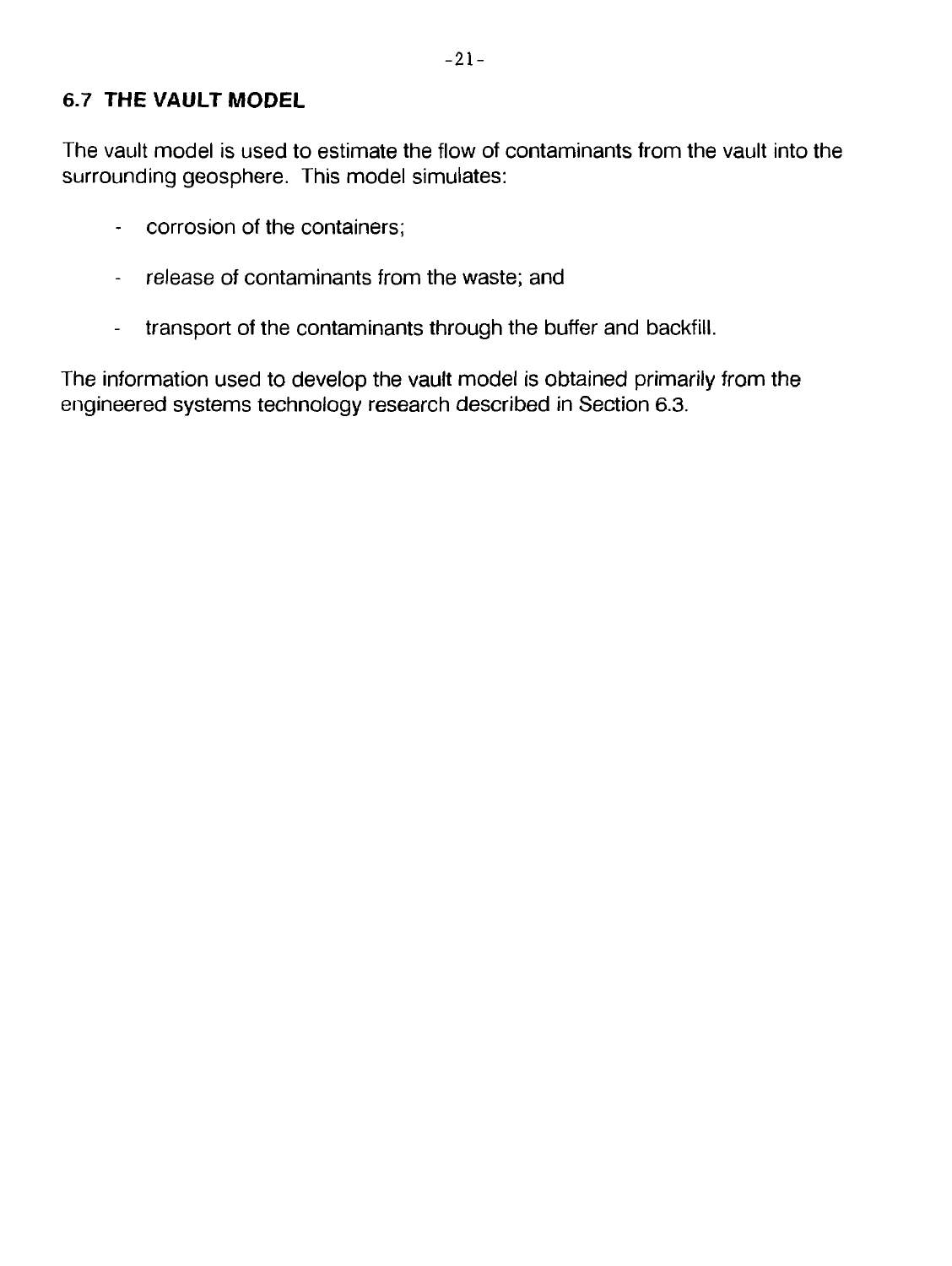#### 6.8 THE GEOSPHERE MODEL

The geosphere model is used to estimate the flow of contaminants from the vault to the biosphere. This site-specific model simulates:

- movement of groundwater through the rock surrounding the vault;
- transport of contaminants in the groundwater; and
- discharge of contaminants at locations in the surface and near-surface environment.

The information used to develop the geosphere model is obtained primarily from the siting technology research described in Section 6.2.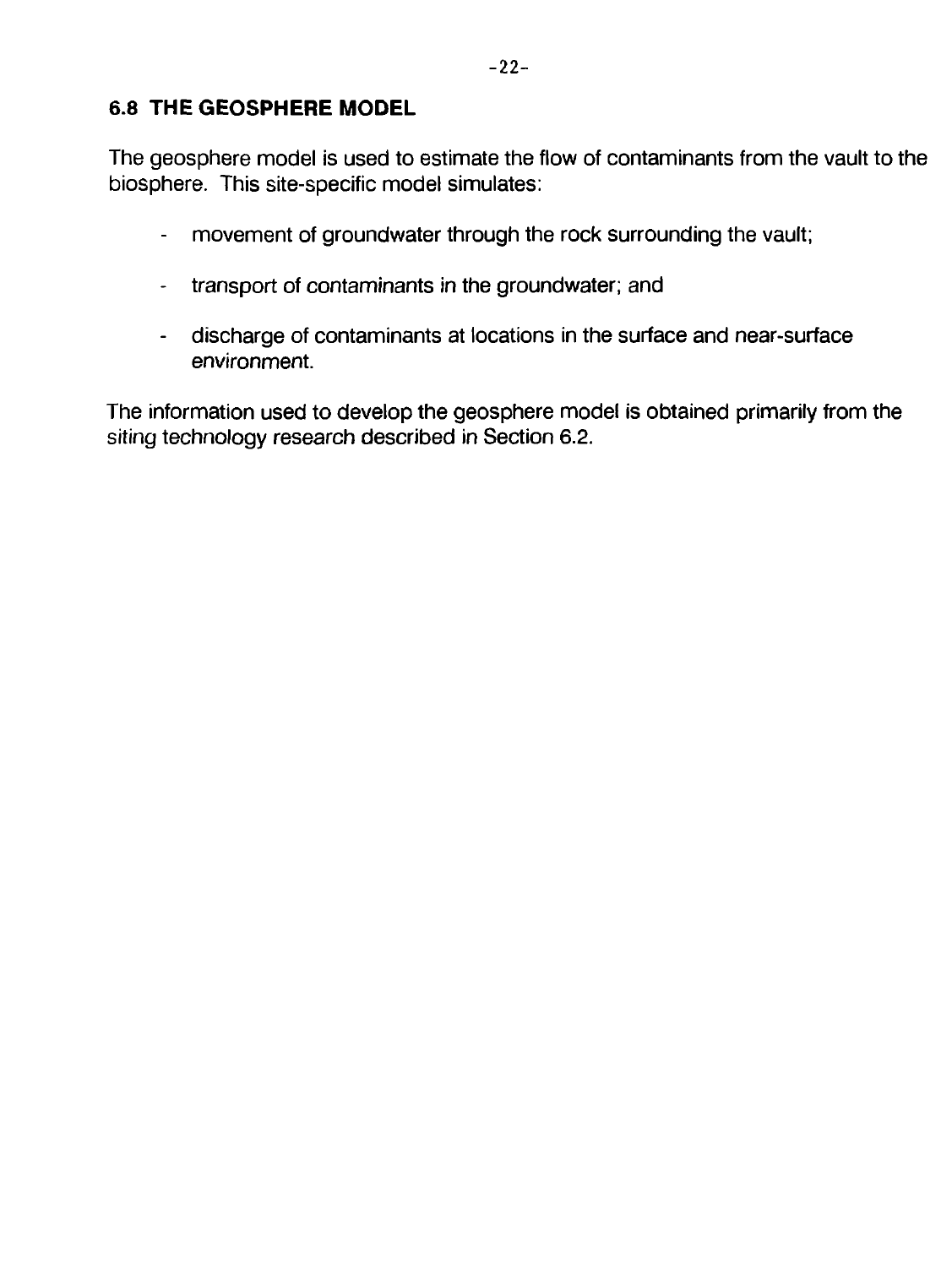The biosphere model is used to estimate concentrations of contaminants in the environment, and to estimate the radiological impact on the people most affected because of their location and lifestyle (diet, source of food, source of drinking water, etc.). This model simulates:

- transport of contaminants within the biosphere, that is, through surface water, soil, air, plants, and animals; and
- exposure of people to internal radiation (from the food, water, and soil they  $\omega_{\rm{max}}$ swallow and the air they breathe) and to external radiation (from soil, air, water, and buildings).

The information used to develop the biosphere model is obtained from the siting technology research described in Section 6.2 and from other studies that focus on:

- the dispersion of contaminants in air;
- the uptake of contaminants by plants from soil and air;
- the transfer of contaminants to animals; and  $\mathbb{R}^{\mathbb{Z}}$
- the transfer of contaminants to people.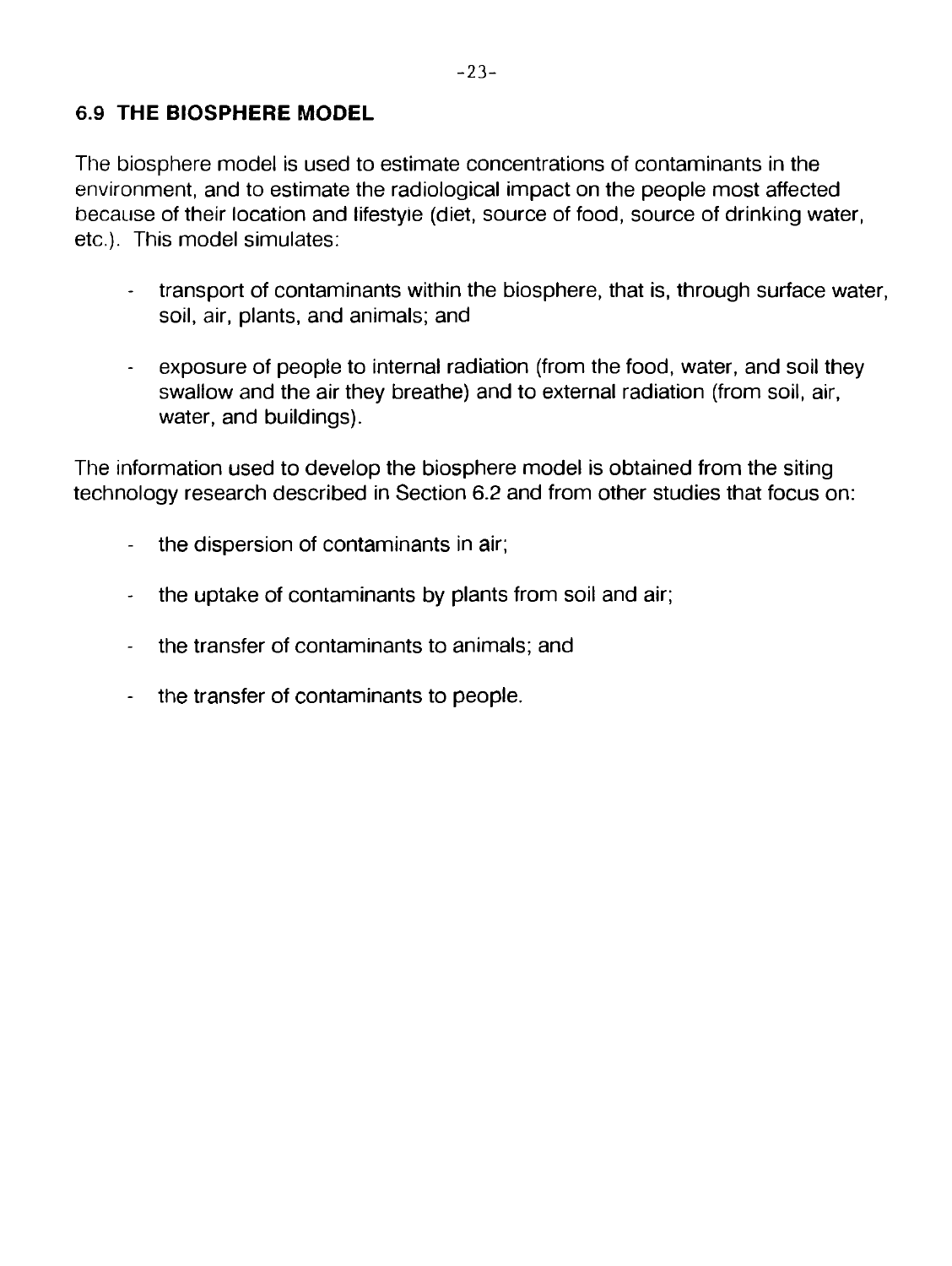## **7. DOCUMENTATION**

The research performed as part of the Canadian Nuclear Fuel Waste Management Program has been documented in AECL Reports, AECL Technical Records, Ontario Hydro Reports, and papers published in scientific journals and conference proceedings. More than 1000 such publications exist.

We are now preparing a comprehensive report about the work we have done. An overview for a general technical audience will describe the characteristics of used fuel, the need for a disposal method, regulations governing disposal, the disposal concept developed by AECL, technical siting methods, the assessment methods and results, and alternatives to the proposed disposal concept. The overview will also contain conclusions and recommendations. A summary of the overview is being written for those with non-technical backgrounds. The bulk of the report will describe in detail the research briefly discussed in Sections 6.2 to 6.9. This detailed description is intended for readers who wish to familiarize themselves thoroughly with the technical and scientific aspects of the proposed disposal concept.

AECL expects that this comprehensive report will provide a large part of the information that will be required for the review of the disposal concept.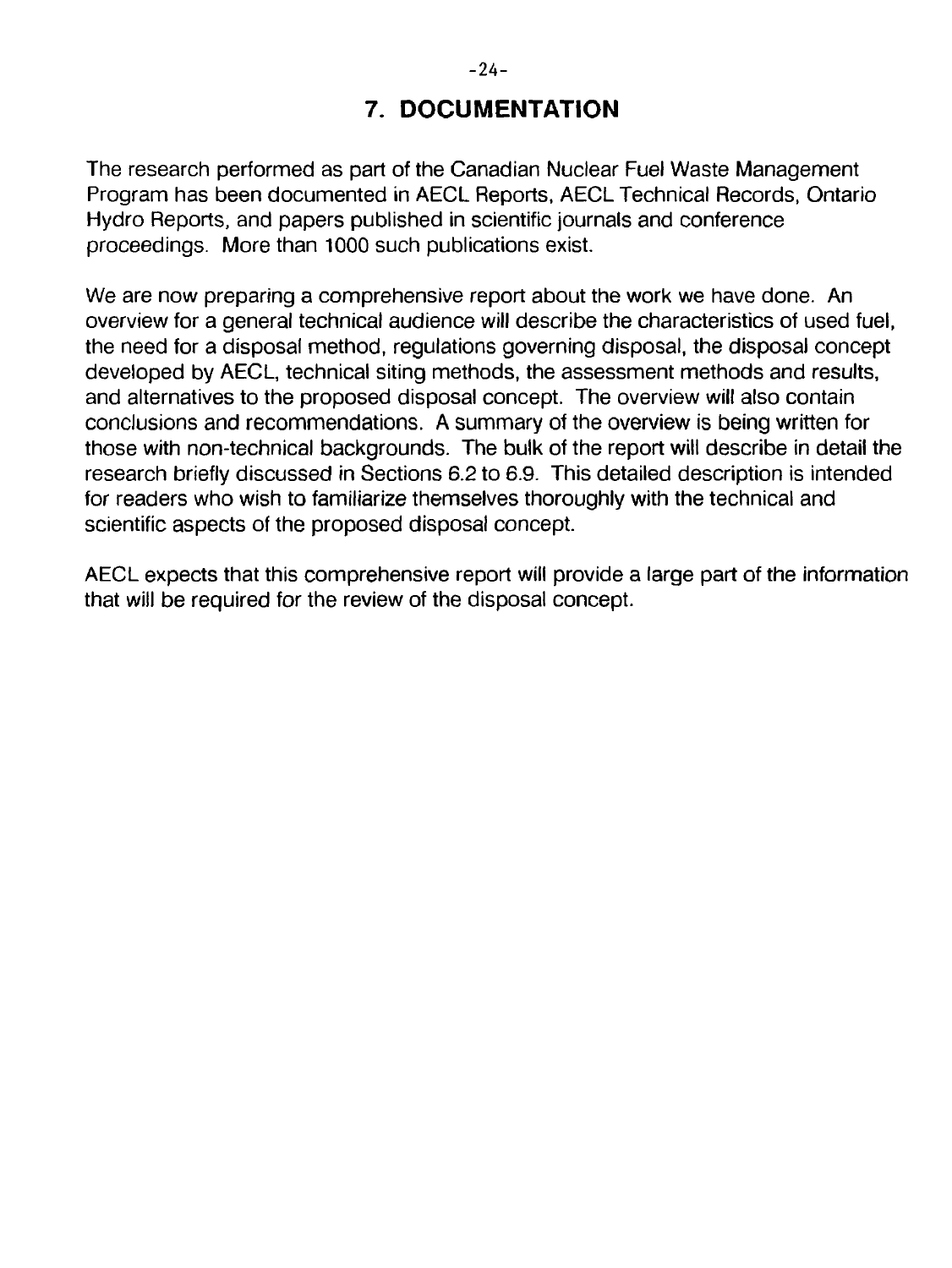## **ACKNOWLEDGMENT**

Research and development for nuclear fuel waste disposal in Canada has been funded jointly by AECL and Ontario Hydro. In addition to direct funding, Ontario Hydro has contributed expertise and facilities through a technical assistance program to AECL.

The research has been independently reviewed and assessed, on a continuing basis, by the Technical Advisory Committee to AECL on the Nuclear Fuel Waste Management Program. This committee, which consists of eminent scientists and engineers nominated by Canadian learned societies, has made an invaluable contribution to the quality and direction of the research.

Major contributions were made to the geoscience research program by the Geological Survey of Canada, Canada Centre for Mineral and Energy Technology, and the National Hydrology Research Institute.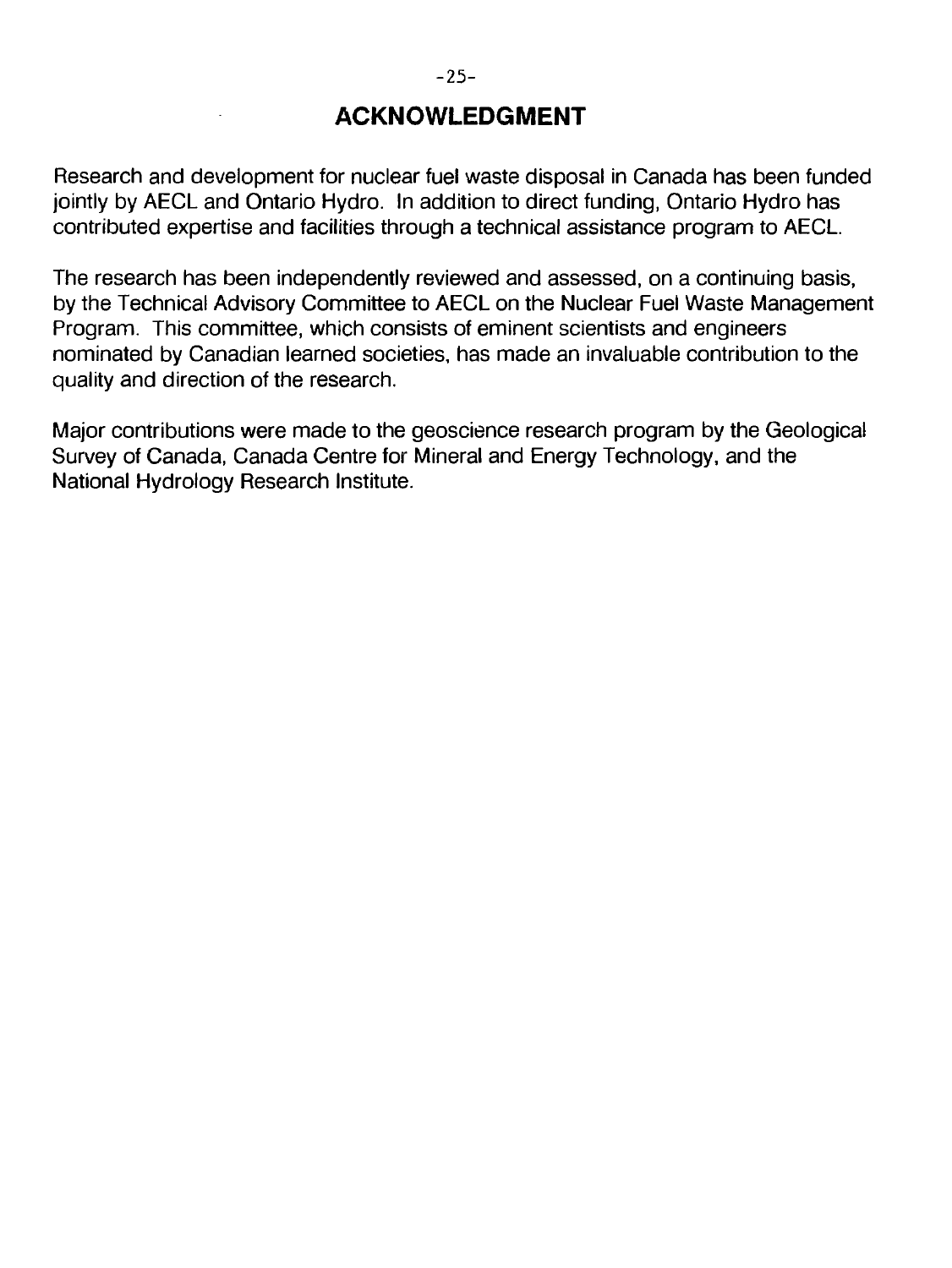## **REFERENCES**

- Atomic Energy Control Board. 1987. Regulatory objectives, requirements and guidelines for the disposal of radioactive wastes - long-term aspects. Atomic Energy Control Board Regulatory Document R-104.
- Aikin, A.M., J.M. Harrison and F.K. Hare (Chairman). 1977. The management of Canada's nuclear wastes. Report of a study prepared under contract for the Minister of Energy, Mines and Resources, Report EP 77-6.
- Briscoe, B. (Chairman). 1988. High-level radioactive waste in Canada: The eleventh hour. Report of the Standing Committee on Environment and Forestry on the Storage and Disposal of High-Level Radioactive Waste. Queen's Printer, Ottawa, ON.
- Joint Statement. 1978. Joint statement by the Minister of Energy, Mines and Resources Canada and the Ontario Energy Minister, 1978 June 5.
- Joint Statement. 1981. Joint statement by the Minister of Energy, Mines and Resources Canada and the Ontario Energy Minister, 1981 August 4.
- Porter, A. (Chairman). 1978. A race against time. Interim report on nuclear power in Ontario submitted by the Royal Commission on Electric Power Planning. J.C. Thatcher, Queen's Printer for Ontario, Toronto, ON.
- Porter, A. (Chairman). 1980. Concepts, conclusions and recommendations. The report submitted by the Royal Commission on Electric Power Planning (final report), Volume 1. J.C. Thatcher, Queen's Printer for Ontario, Toronto, ON.